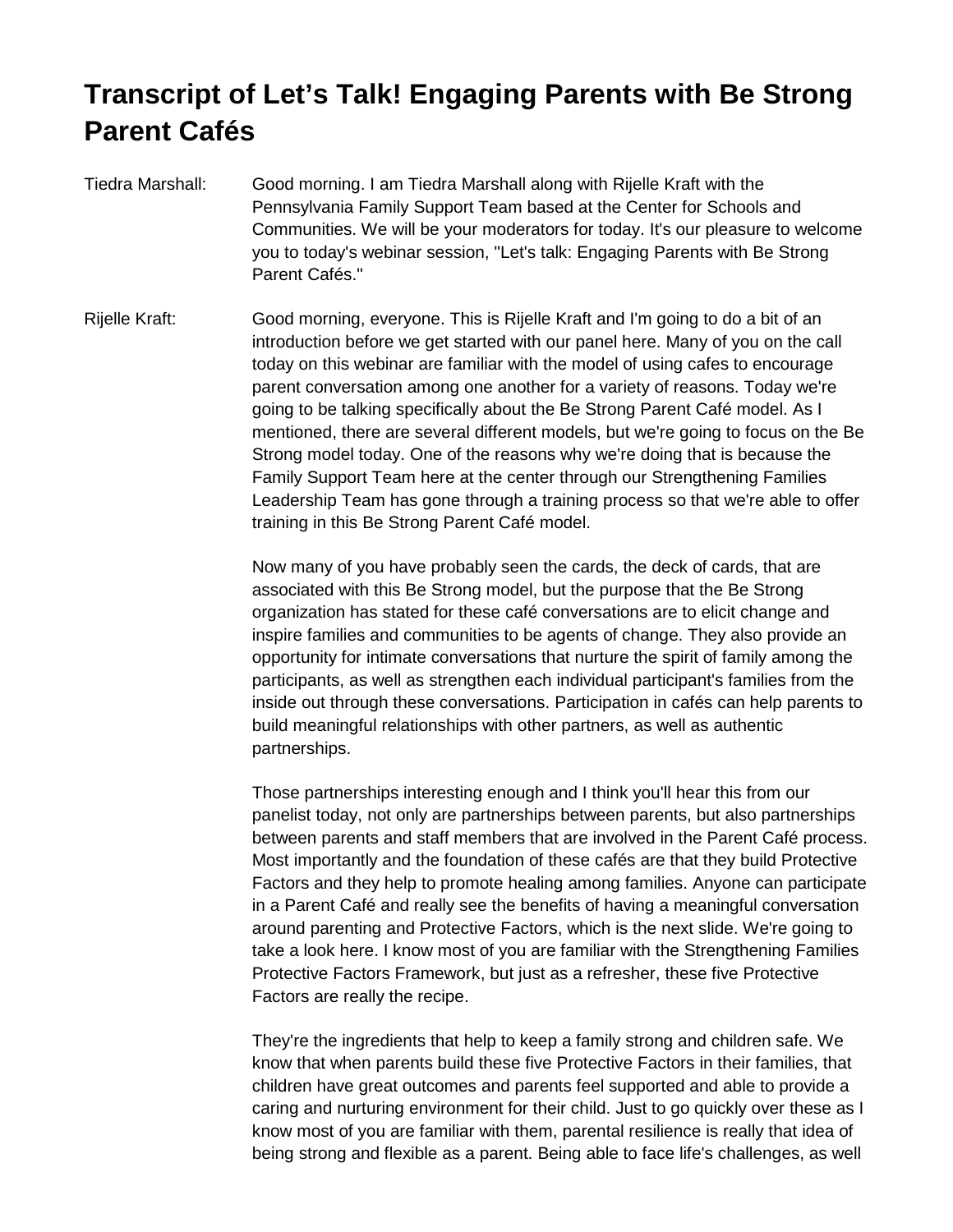as challenges directly related to parenting while still buffering your child from toxic stress. Social connections really boils down to we all need friends and parents especially needs friends as well.

Not just folks that they can go to vent, although that's very important because we know that parenting is a stressful job, but also folks that support their parenting. Knowledge of parenting and child development. We know that when parents know what's going on in their children's lives in terms of their developmental stages, that they feel more equipped and able to raise their children. Having some knowledge around what's going on developmentally, as well as parenting techniques for their toolbox is an important Protective Factor for families. Concrete supports in times of need of course are those ... What a lot of you are for families.

Use support and provide links to needed service when families are in need whether they're struggling with something like housing insecurity or food insecurity, or it may be that they need support for a child that they're raising that has some special needs. A lot of concrete supports often come from those agencies that you all are a part of. The final Protective Factor is social and emotional competence of children. We also think about this one as communication and how do we help our children to develop the social and emotional skills and the communication skills to navigate their world.

How do we help them learn how to describe their emotions and what they're feeling, so that they are able to build nurturing relationships and the parents are able to build nurturing relationship with their children. Then those children are equipped to go out and build relationships with other kiddos. These five Protective Factors again are this recipe for a strong and safe family. The Be Strong model actually came out of Be Strong Illinois. I'm sorry. Not Be Strong Illinois. Strengthening Families Illinois. There was a group of organizations that were coming together to figure out how can we support parents in building these Protective Factors. Be Strong took this idea of having conversations around Protective Factors and develop that deck of cards.

You'll notice that the images that are along the side of each of the Protective Factors, that's what shows up on the cards that we use in Parent Cafés. The conversations that happen during those Parent Cafés are rooted in these Protective Factors. One more introduction slide before I turn it over to our panelists is to just to kind of give you an idea of what a Parent Café looks like. Actually we don't have a polling question for this, so I won't do it that way, but if you would be willing to type into the question box, let us know have you ever been a part of a Parent Café or Community Café?

If you can just type into the question box now if you've been a part of one or you've seen one, just so we have an idea of who is in the room and maybe who has had some experience with cafés. While you're doing that, I'm going to over the anatomy of a Parent Café. Every café is a little different, but looks the same and that's part of the fidelity to this model. Every café there's a welcome. Parents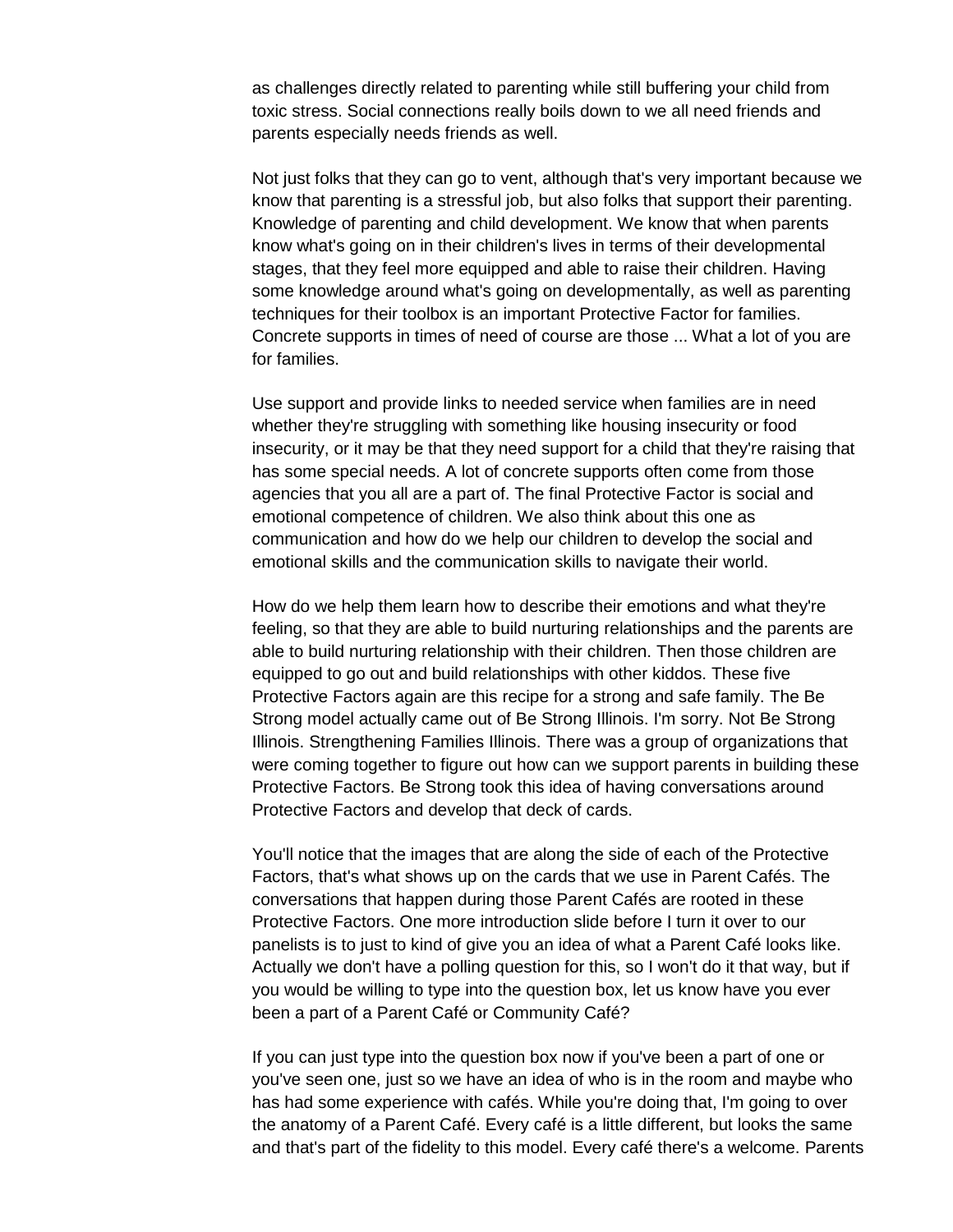are incredibly instrumental in the carrying out of Parent Cafés. Parents can act as café hosts, as table hosts, which we'll talk about in just a second. They help with the planning process. Your parents might actually be the folks that are welcoming the participants to the café.

There are agreements that we go over at every café that help to keep the space safe for all participants. Those agreements are things like don't interrupt, silent your cellphone, things like that, excuse me, because that helps to have everyone feel comfortable participating. Each café has a theme and the theme is not only based on maybe something fun, but it's also based on those Protective Factors. Then there's a one-on-one, and the one-on-one is an opportunity for folks to practice active listening. Then they move into café conversations. Typically, a Parent Café has at least two different conversations, although many of them will have three. The thing about these café conversations is they're led ... Led's the wrong word.

Facilitated by a table host and those table host can be parents. You'll have a group of five folks, a table host and four participants, and they pick out a question from those cards that they're going to discuss that's related to the theme and based on the Protective Factors that are the focus of this particular Parent Café. They have about 15 to 20 minutes to discuss and then we ask them to move around and go to another table with another table host and hopefully a new group of participants and they'll repeat that process one or two times. There's either two or three conversations. After those conversations we do something called a commitment card or letter and I just love this. This is probably one of my favorite parts of a café.

Because what we do is we ask participants to think about what is something important from this café that they want to remember. Often we'll have a prompt. For example, if the theme is taking care of yourself, the commitment letter might be "write down two things that you're going to do in the next two weeks to take care of yourself." Then we get those commitment cards or letters back out to participants in one way or another. Each café also has a harvesting or a debrief. That is an opportunity for participants to bring forth their sort of aha moments. What resonated with them in this café that they want to tell others about? One of my favorite questions for harvest is what did you hear at one of your tables that you think the whole group should hear?

Now of course, we also want people to be respectful of confidentiality because folks might share things in these café conversations. We often will say, "Without telling anyone's story, what was an aha moment for you?" Then we wrap up these cafés with a one word closing, which is just a really great way to close out the café and have a last opportunity for folks to give a word that describes their experience. Then as we do with everything, we always want to have an evaluation because we want to know how can we make this opportunity better for others for future events. We do ask folks to do an evaluation and we always want to remind people about when the next café is. That's a basic anatomy of a Parent Café.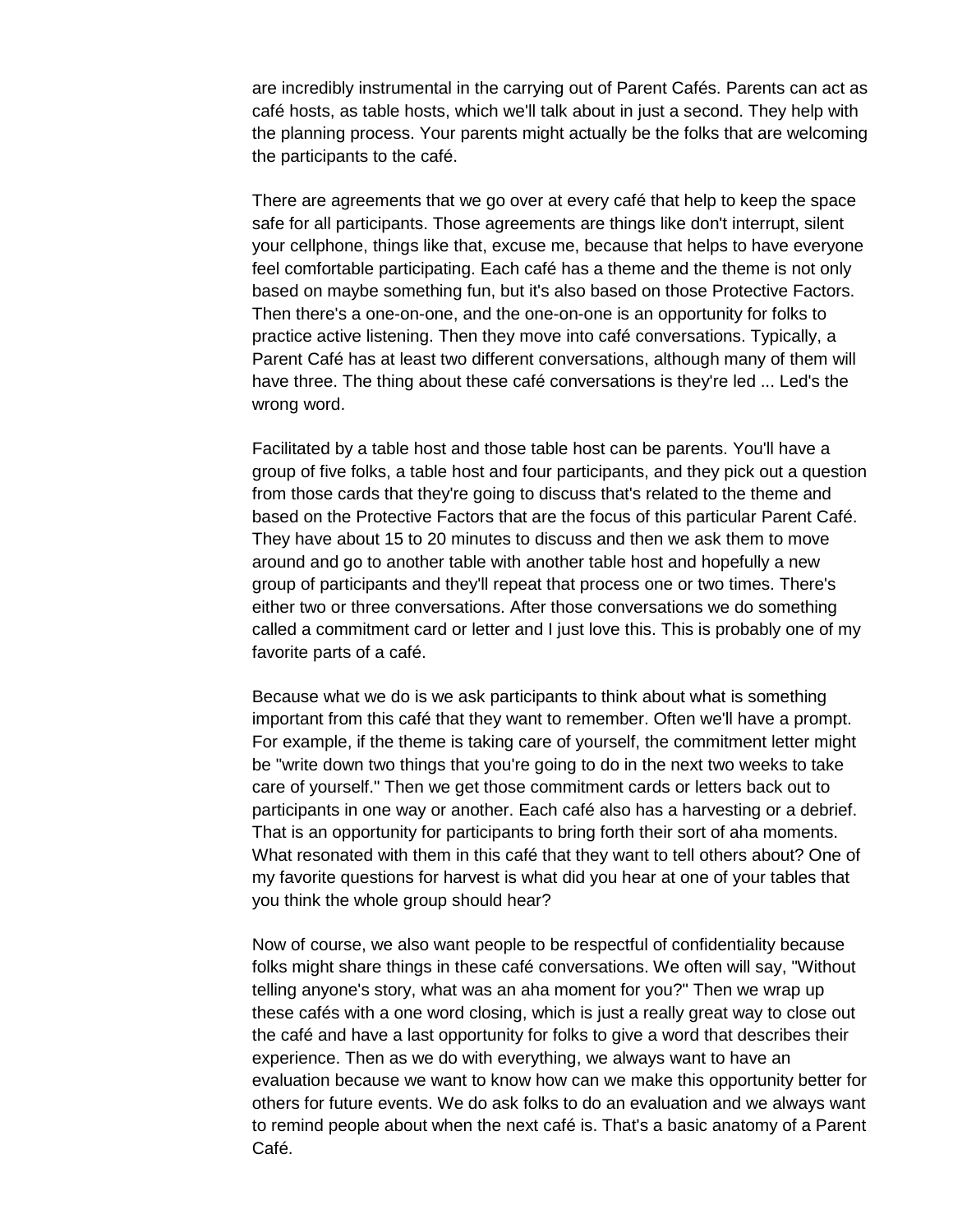I will say that again all cafés look a little different and they all look the same. They all follow this structure, but the themes, the questions, what the focus is, changes with each. Now I'm taking a look at some of the answers that came in and I'm happy to see that I would say the bulk of you have been a part of a Parent Café process. Now there are some that have not been and that is perfectly cool as well. You're going to learn a lot today from our panelists about how they've implemented cafés in their communities. The purpose of this session today is for us to give the opportunity for some folks that are already implementing to talk about their experiences.

I want to say one more thing and then we'll move on to our panel. I do see that some of you are already implementing and that's wonderful. Some of you maybe implementing without having gone to our two day institute and these cards are available and there's information on the Be Strong website on how to do cafés. We certainly know that that's available to people. What we hope that you'll see by the end of this call today is that it maybe beneficial for you to participate in a training institute to get more information about this model, how to have fidelity to the model, et cetera. Everyone on our panel today has actually gone through an institute. I'm going to turn it over to Tiedra now and she's going to introduce our first panelist.

- Tiedra Marshall: Good morning. It's my pleasure to welcome the first of our four panelists today who will be sharing their experiences relative to the Parent Café. First we have Kari Copeland, who's worked for the Pottstown Family Center for two years. She specifically works with all of the teen and young parents in the Parents as Teachers program. She attended Messiah College where she received a bachelor's degree in human development and family science, with a minor degree in Spanish. It's our pleasure to welcome Kari. Thank you for joining us. Please be patient as we pass the presenter privileges to Kari. Kari, the microphone is now yours.
- Kari Copeland: Thanks, Tiedra. Like Tiedra said, my name is Kari Copeland. I work with the Pottstown Family Center, which is a branch of Family Services of Montgomery County, which is located about 45 minutes outside of Philadelphia. We're a nonprofit serving children, seniors and families in the Western half of Montgomery County. Parents as Teachers is one of about 10 or 11 programs that our organization offers. Part of our Parents as Teacher program we do use Parent Café as our group connection and it's really been one of the most fruitful local connections that we've offered. We chose this model about two years ago because we knew our families just really wanted an opportunity to gather and talk with other parents more in depth.

We all know it's incredibly valuable to talk about your experiences with somebody that's going through something similar. We had a great turnout so far in each season or series. It keeps getting better and better. We just didn't have quite as great of an understanding of how the model is meant to be implemented, and so we went to the training. I attended the training in Harrisburg this past January. We went for two days. It was a really, really fruitful experience. My coworker Ava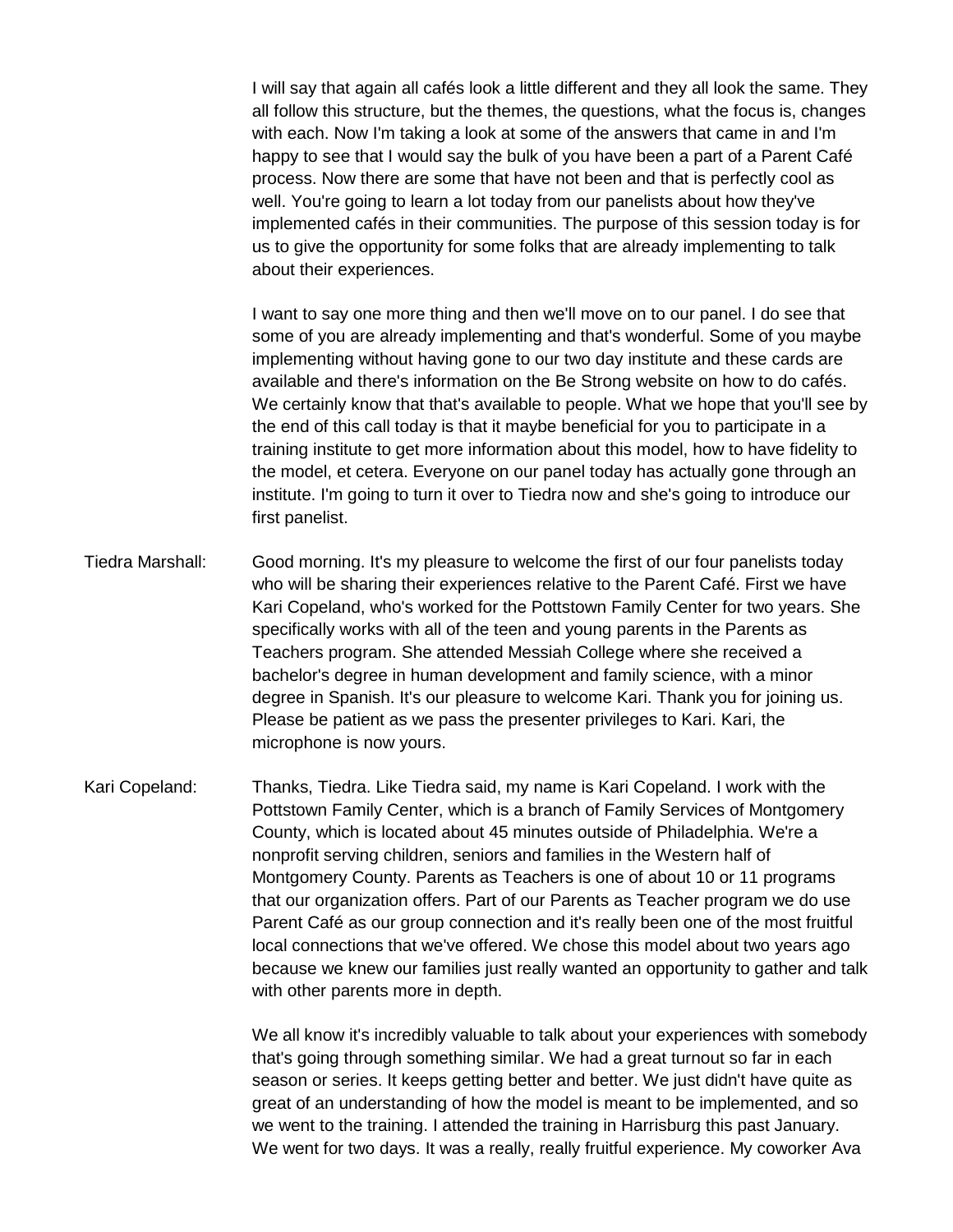Sykes and I learned so much more about the café than we ever thought we knew. We had implemented three series of the café. Each series we try to have four to six in a series, but we changed a lot once we returned.

The Café Institute helped us understand the reason each aspect of the café is so valuable and really how to properly implement the program. We were given the opportunity to watch the Be Strong family staff implement a café for us. Then we practiced planning one on our own. It was really helpful to have the advice and the critique of the Be Strong staff while we practiced. I would say that was probably one of the most valuable things about that training was watching them deliver it and how they framed it, how they welcomed us in, the way they were table hosts for us. When we first started our café, it was difficult to not have a lot of guidance as we started because I mean we're just reading about it and trying to implement it.

Tiedra is our TA or technical assistance there and she's kind of walking alongside of us as we try implementing it in a different way now. We were also given a handbook that gives you a very detailed step-by-step of how to deliver the café and that's been really helpful when training new staff members as well. Just leading back to the planning process of when we are trying to implement this without having Tiedra or without having the training, I think we just didn't understand the reasons, the value that each part of the café really holds. We were doing parts of the café, but really not to the entirety of how it's designed. I wish we would have had been able to attend a training before we probably started.

It probably would have made it a lot easier, although I was really able to understand the training more since we had already tried to implement it. Overall since the training, I think we just really understand the value of each step down to just having even fidgets on the table. We really see how the entire formation of the Parent Café is designed to ... It just really brings everything all back together. I think we just have a really, really good in depth understanding of the café model now. It was a really, really beneficial training that we attended.

- Tiedra Marshall: Thank you, Kari. That was a wonderful explanation of your experience. Just a follow up, I have a few questions that I wanted to talk through with you. I noticed you said you changed a few things, even having the fidgets on the table. What exactly did you change and what did you learn from those changes as a result of attending the institute?
- Kari Copeland: Yeah. Basically before we attended the training, we kept adding ... We did about three series with six cafés in each one. We had done a lot, but each café was kind of designed around ... We have dinners for our families and then we would kind of have somebody present. Then we had our three rounds of discussion. We did do commitment cards. Since the training, we just learned about all ... I guess we didn't quite comprehend the value of each specific step. Now we've implemented using the one-on-one, which is to promote active listening with our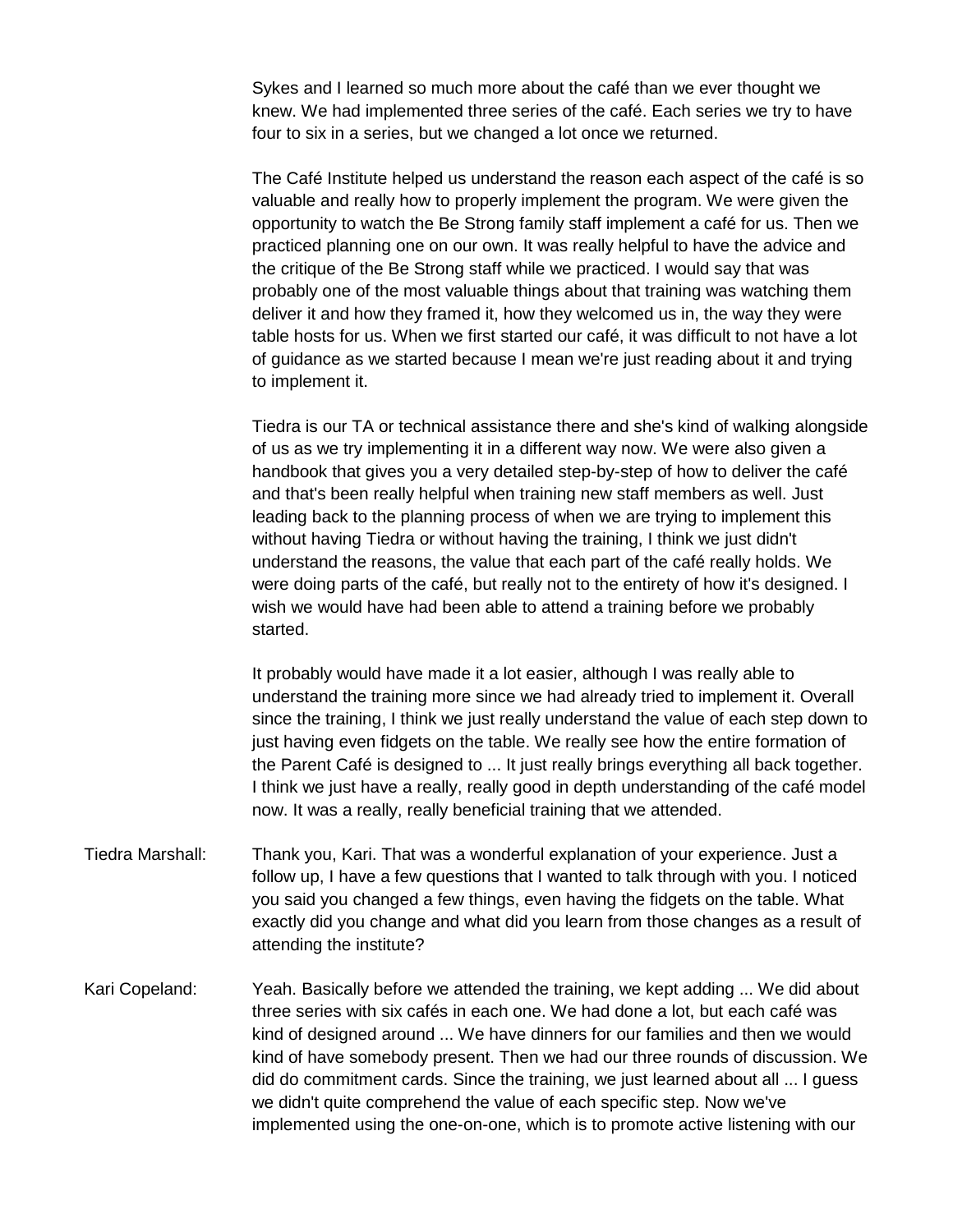families. We designed it so that every parent on their name tag has some sort of symbol where we can match them up for the one-on-one.

Our café is always bilingual. My coworker Ava always designs it so that she make sure that you're matched up with your proper language. That's been a big change. Families really are drawn to that because it kind of makes them feel a little bit more comfortable and relaxed. We also now always have our fidgets on the table. These usually include like clay, paper, markers, pipe cleaners, things that people can just doodle with and parents really utilize these. We also offer childcare for our specific café. When it's time to transition, I talk to somebody about having a transition song, which has really, really helped the kids move into childcare.

Then we lead into our three 15 minute rounds of café conversations really focused around the Protective Factor of the day. We also implemented the harvest and the one word. We kind of tweaked our commitment card design a little bit more. I think the biggest change of what we've implemented is making sure that the Protective Factor is very evident throughout each café. We always had a theme, but I don't think the protect ... It related to a Protective Factor, but I don't think it was as obvious throughout the entire café. We also ensure now that even if you do have those pack of cards, each of those ... The cards that you put on the table really need to be connected to the Protective Factor of the day.

We now ensure that we pre pick three cards to put on the table that relate to the Protective Factor or the theme of that day that we're talking about.

- Tiedra Marshall: Awesome. You mentioned the name tag as one of the considerations that you think about when you're working in a bilingual situation. I've had the pleasure of visiting one of your cafés and it was like a science, as well as an art to how you all delivered your café. What other considerations did your planning team give to implementing a bilingual café?
- Kari Copeland: Yes. In our Pottstown community, mostly about half the families that we serve are bilingual. Now our family center tries to make almost every single one of our events bilingual. We have the wonderful luxury of out of our nine person planning team for Parent Café, four of those staff members are bilingual. We used to have a host and then an interpreter for our host, but now we'll be able to have a bilingual staff as the host each time so they can kind of interpret for themselves, which can be challenging, but it's really, really beneficial to have that. We make sure that all of our handouts, our survey, signage, slideshows and most of our resources are bilingual too. We try to have a resource table there so families can get connected there.

Since we offer childcare as well, we make sure that our babies and toddler room is also bilingual.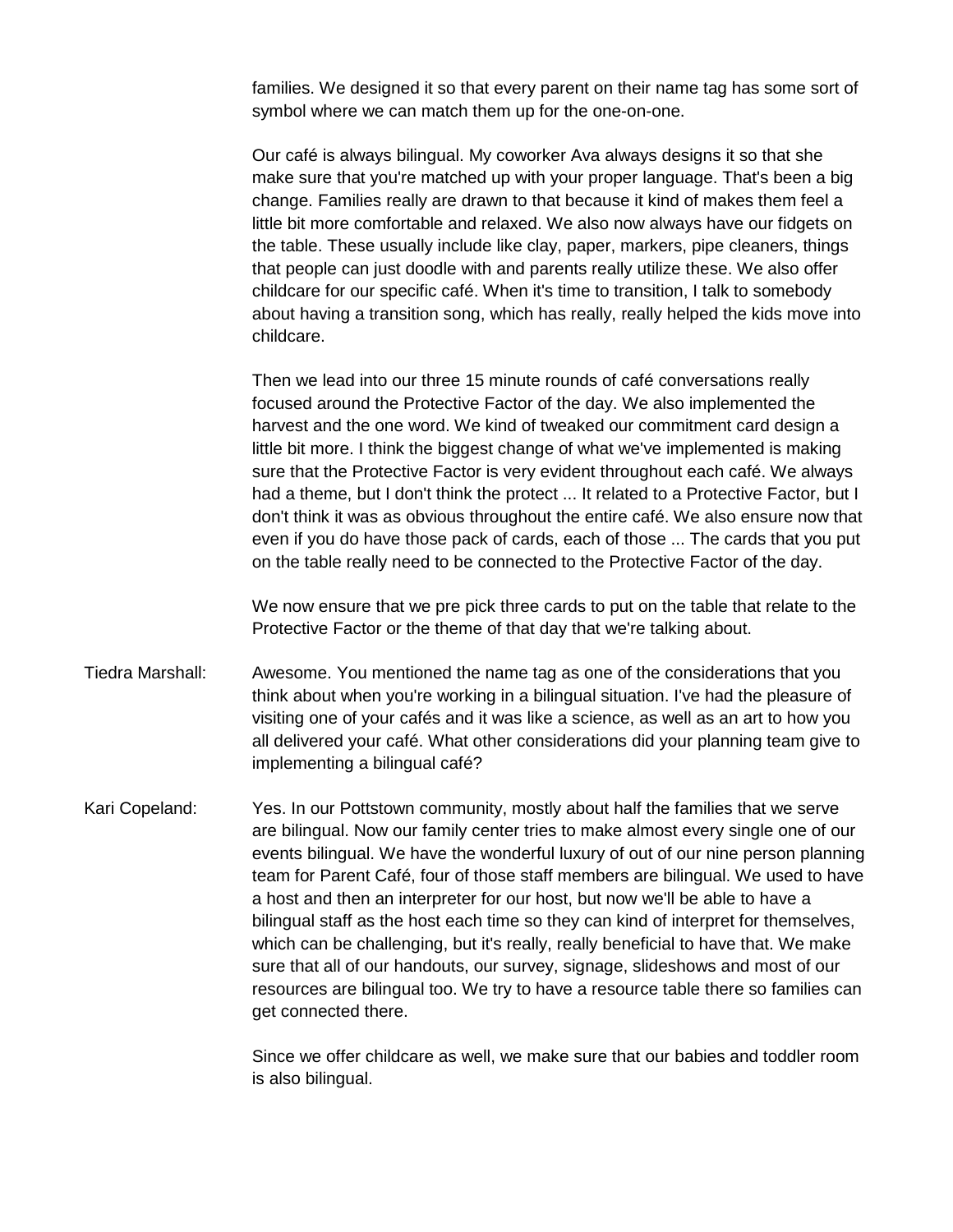- Tiedra Marshall: Wow. You also incorporate your community partners into your café from your venue. What are other ways or what are all the ways that you have incorporated your community partners into the implementation of your café?
- Kari Copeland: Yes. We specifically partner with our PEAK organization, which is short for Pottstown Early Action for Kindergarten Readiness, which is a part of the Pottstown School District where we're located. It's funded and equally promoted by family services, which is our company, and then the Pottstown School District as well. We also encourage our community partners through the high school or just different organizations that we partner with to come and experience the café as a parent and then promote it with the families that they serve. We had a lot of community partners come and just enjoy it themselves. We also have a resource table where we put out information about services in our community that could benefit them.

We've also talked about this series having a sponsor board because we've been asking for some donations from different organizations and in return we were talking about having a sponsor board where they could put some of their information there.

- Tiedra Marshall: Thank you. Thank you, Kari, for sharing all of that information. If for anyone who's listening, again if you have questions or if you want to contact this program, please contact Eve Bieber who's the director for the Pottstown Family Center or Kari Copeland who's a family development specialist who is taking her time to share with us the experience that they've had and all that they've learned. Thank you for sharing, Kari.
- Kari Copeland: Welcome.
- Tiedra Marshall: Next up, we're going to switch it back over to Rijelle to introduce the next presenter.
- Rijelle Kraft: Okay. Our next presenter is from Union-Snyder Community Action Agency and Elizabeth Marshall holds a bachelor's degree in interpersonal community from Bloomsburg University. She's been working in workforce development, as well as family-based therapy. She is the early childhood education coordinator and parenting teacher at Union-Snyder Community Action Agency. Elizabeth, I'm going to go ahead and turn it over to you for you to introduce your agency and how you've used Parent Cafés.
- Elizabeth Marsh: Good morning, everyone. As stated, I'm Elizabeth Marshall and I am the early childhood education coordinator, as well as parenting teacher here at the Union-Snyder Community Action Agency. Our agency, the specific office that I work at, is located that Selinsgrove, Pennsylvania. We also have recently acquired another location in Lewisburg, Pennsylvania. Our agency has different programs for the community such as employment and education, which is the component that I'm in, AmeriCorps Community Service, Veterans Affairs, and community outreach, as well as we also run four food pantries in our area.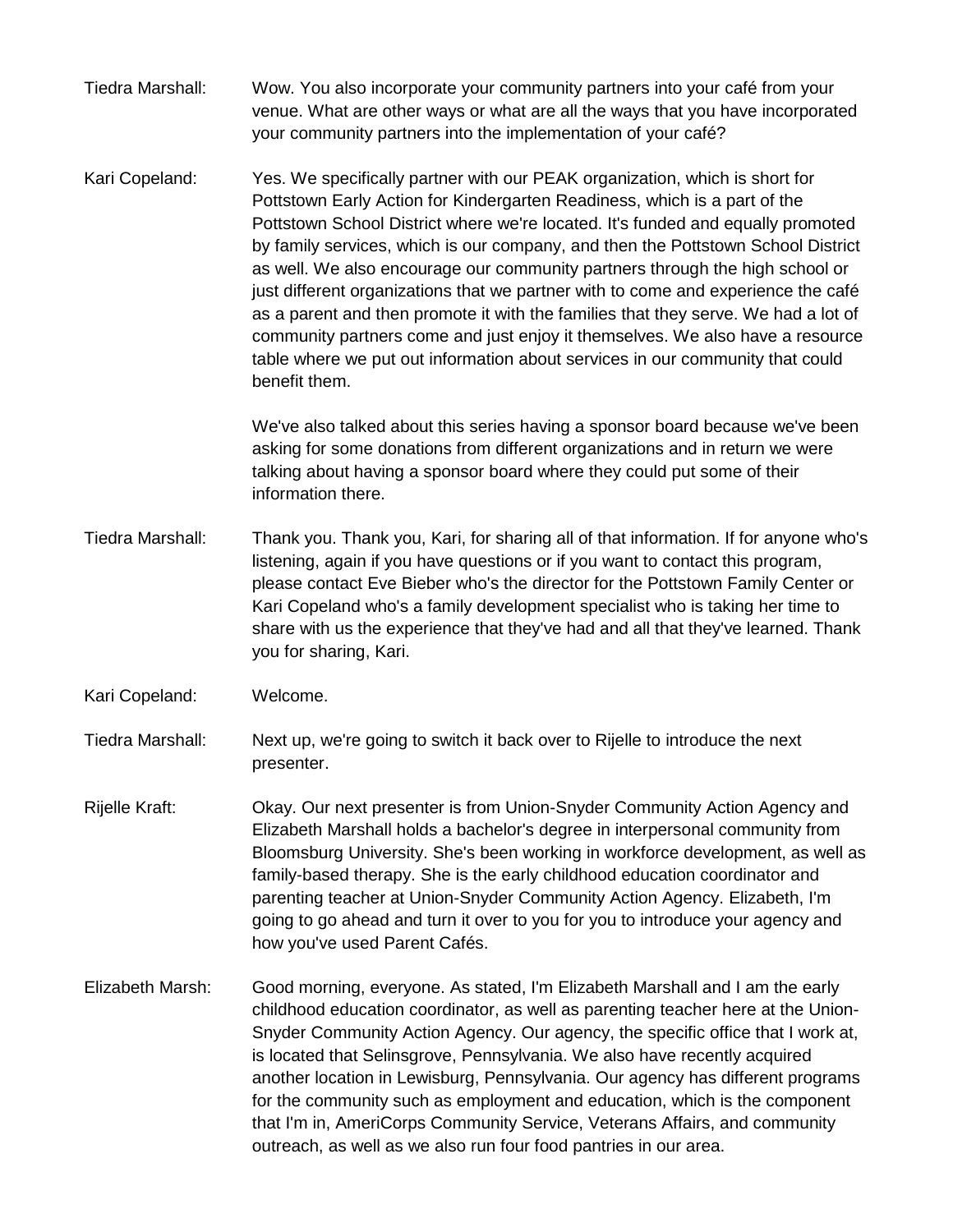Why our organization chose this specific model was because we thought it would be cohesive with the clients we serve and the services that we provide to our clients. I actually had to go to someone in our agency because they had planned on doing the Parent Cafés before I had actually started this job, which is over a year ago. She was telling me, "We wanted to make sure that we could have everybody come together." We have clients who are here everyday for things like our WorkReady program or our GED classes. We have some people that come in once a week depending on what they're coming from or sometimes people are just coming to us on a one time basis for assistance with their electric bill or rent or something like that.

We want to use the Parent Café model as well now with another agency, which is SUMCD who will be also presenting, Brooke will. We're actually going to try and get our agencies together because we serve some of the same counties and definitely try to have everybody put together so that all of our populations are being served. To talk a little bit about my Café Institute experience, I felt like it was very helpful in the work that I do in our agency, as well as a huge way to network with individuals from all over the state and that work in different areas and populations than I do. It was also great to be there. I went with a coworker, as well as we were able to take two of our clients.

One of the clients that we took was in our GED program and then our client that we took was actually an AmeriCorps member who was in their second year with us. He was actually in the early childhood education classroom with me. I think so often we get lost in ourselves when we're at work and we may not get as much time as we would like to interact with clients and coworkers just to see ... For me it was just to see our clients how they flourished at this training was the most refreshing for me. One of the clients in particular was a completely different person after attending the training and being able to become more confident in herself. She's a young lady who is married and she has two children, but she is at home a lot.

She's not out interacting with anybody really unless she was coming here to our GED class. The Café Institute Training was three days of fun and excitement. I never got bored because of the interaction of the training and being able to speak about experiences I have had in my own life, as well as in my career. I never felt as though when I asked a question that it was invalid or that you should already know the answer to the question that you ask. Everyone was very welcoming when we were there with ideas and opinions on how to run your café and what may work best for your agency. Our agency also we were able to as well provide childcare because we do have a childcare classroom here. That's been a huge help with getting people to be able to come.

It was especially nice to have time to meet with our mentor, which was Rijelle, who would work specifically with our agency for preparing for the Parent Cafés, as well as aiding and preparing for the Parent Café that we conducted while at the training. My most valuable experience at the institute was being able to conduct a Parent Café with another agency, as well as attending a Parent Café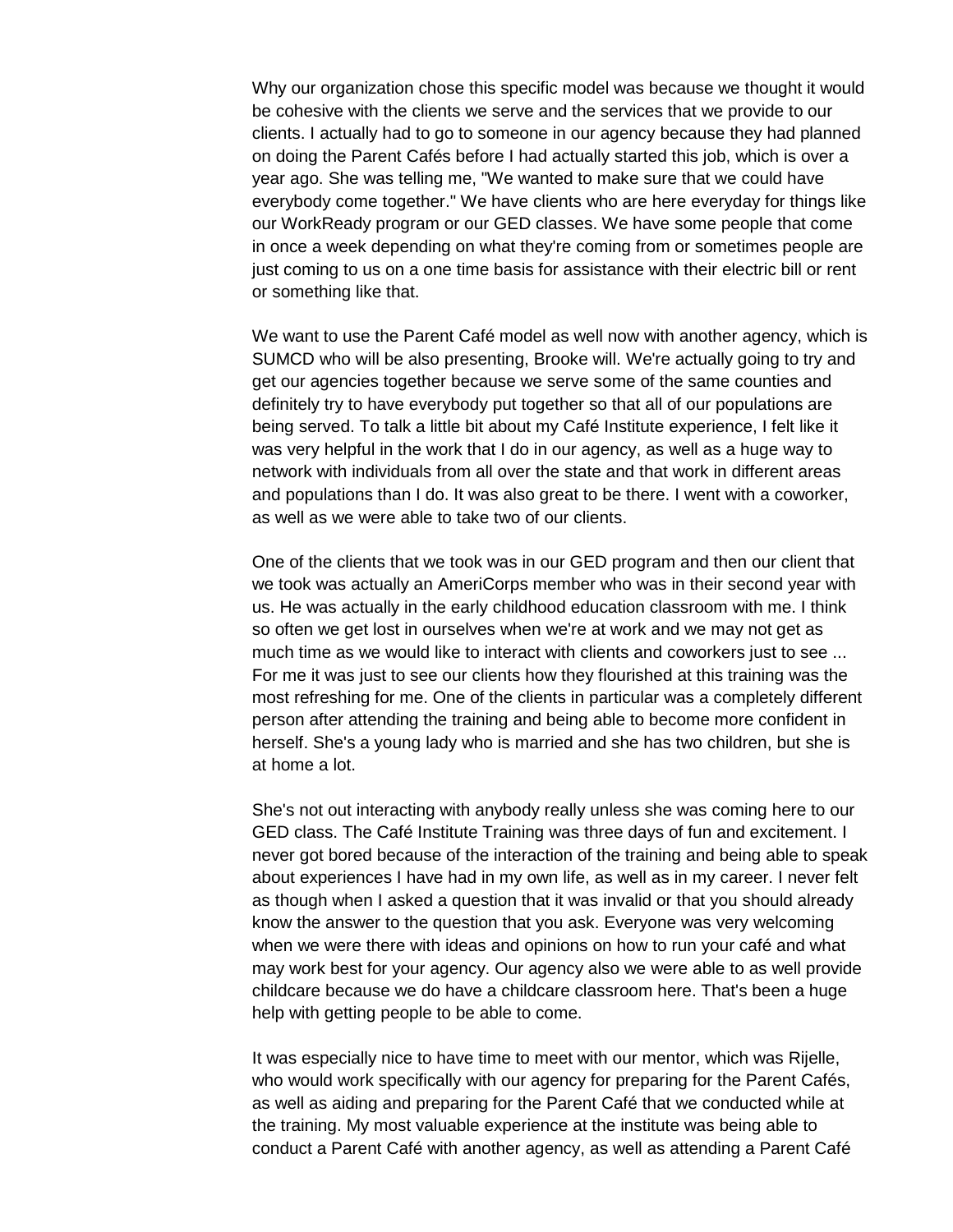that was conducted by my colleagues. On the last day that was definitely my favorite part where we were with another agency and we conducted our café in the morning and then took a break for lunch, came back and then two other agencies came together as well and then presented their Parent Café.

I thought it was a great way to transition yourself into getting ready to prepare for your first Parent Café that your agency was going to join your own. You felt comfortable because you knew the other people were having the same nervous feelings as you were and you're not being judged. My personal opinion is I think that sometimes as individuals when we have to speak in front of people, we think that they are judging us or hanging on our every word in order to see if there's a mistake made, but that is not the case and especially not in the Parent Café that was conducted by our agency at the institute. The final would be something that I wish I had known before the café that I know now is definitely not to sweat the small stuff.

Not everything needs to be perfect as far as your presentation. You may forget things and that is okay. No one's perfect. I also wished that I would have known before not to anticipate the amount of people coming that say they're coming. Our cafés were conducted over like late winter, early spring, but there had been some bad weather. Schools are canceled or anything like that. We also didn't think about people about sick children. There was times that I thought that we were going to have like 15 people come into our café and it would be down to four. I would be so bummed out because you're just so excited and Rijelle's coming. I'm like, "She's going to be so proud of us," and then there's five people.

You can't account for that and that's okay. Your café can be just as good with five people compared to 20 people. Those cafés sometimes I saw were actually the more enlightening. You really got to know the people that were in the cafés, the clients and my coworkers as well.

Rijelle Kraft: All right. Well, thank you, Elizabeth. I really appreciate you giving that introduction. I think I really like your last point. These cafés can be done with small groups or large groups. I think that's a really good point to make. Like you said, sometimes those small groups are really meaningful for the folks that are there. I appreciate that. We're going to look at just a few follow up questions and some of these were probably going to combine, so we might not answer every single one of these. One of the things that I thought was really interesting in the cafés that I attended with you was that you had a lot of staff participating. In part, I think that was because you wanted them to get a feel of what the café is.

> I'm wondering a little bit about what were impressions that staff had of the café and then also how did you ensure that they sort of kept their parent hat on during the café because that can be different for professionals sometimes?

Elizabeth Marsh: We did try to invite every staff member to at least one of our Parent Cafés. At all of our Parent Cafés we did have at least ... I believe it was probably at least two staff other than Caroline and myself who went to the training. Their impression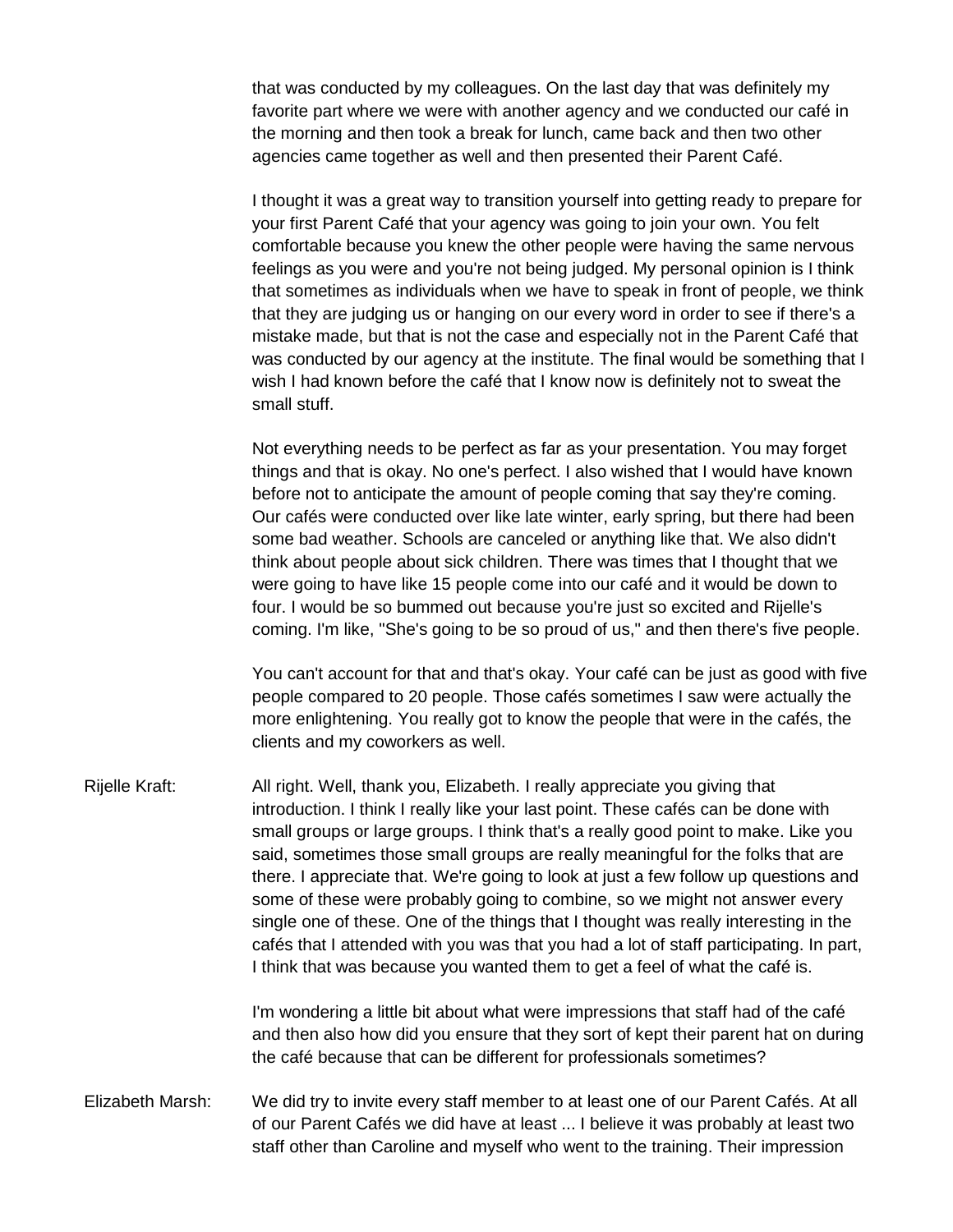was they loved this experience. They thought it was great especially you get away from the office and you are in our building still, but it was just a totally different atmosphere. You're in the building that you work in, but you're there in this café speaking to ... They're speaking to clients that they have never met or maybe it is someone that they have met. We would send out thank you emails to anybody who attend the café and ask for feedback or any positive or anything that we should work on for our next café.

One of our grant surveyors actually specifically emailed back and her email said, "I was glad to be able to participate and see how the Parent Café actually works. Elizabeth, Dorian and Carol executed the Parent Café project just as it was intended. What was really interesting to me is that family support technical assistance coordinator connected to our children trust fund grant participated in the café," which is Rijelle. "This person helped create the café concept and is well trained in the techniques. I thought that she brought a very positive and supportive stance to the café.

Having a grant rep attend may have be nerveracking for staff coordinating the café, but staff really did a beautiful job, with each taking responsibility for pieces of the café and helping it to flow smoothly. Great job, education and employment." I mean I think the staff and I believe there were not any staff that were able to attend more than one of the Parent Cafés at a time, but we would always have feedback, "This was great. We were so glad to get to actually meet with clients in our community not just because for five minutes or 20 minutes to have them fill out an application to get assistance with their electric or their rent or anything like that.

We actually really got to know our clients and how people in our community are feeling about different things that they're having to deal with parenting." One of the ways that we ensured that our staff kept on their parent hat as opposed to the professional hat was when we sent out the invites for the café, staff got a little bit of a different invitation than our clients did. We made sure to put in the invite that they were there as a part of a family and not a staff person. It also mentioned at the beginning of the café when you are explaining the process that everyone is there as an individual of a family and not as whatever their professional maybe and no one is judging.

It was great to see how staff opened up with this process and interacted with clients in a way that they may not be able to regularly. At all our Parent Cafés like I said, we have at least two staff people there and every staff member was invited.

Rijelle Kraft: Okay. Well, thank you. I think that was one of the things that I saw at your café that staff were grateful to have that opportunity to interact with parents in a little bit different way. Speaking of parents, thinking about what their reaction was to the café and I definitely saw over the course of your cafés that you had some parents that attended every single one, what are you doing or what are you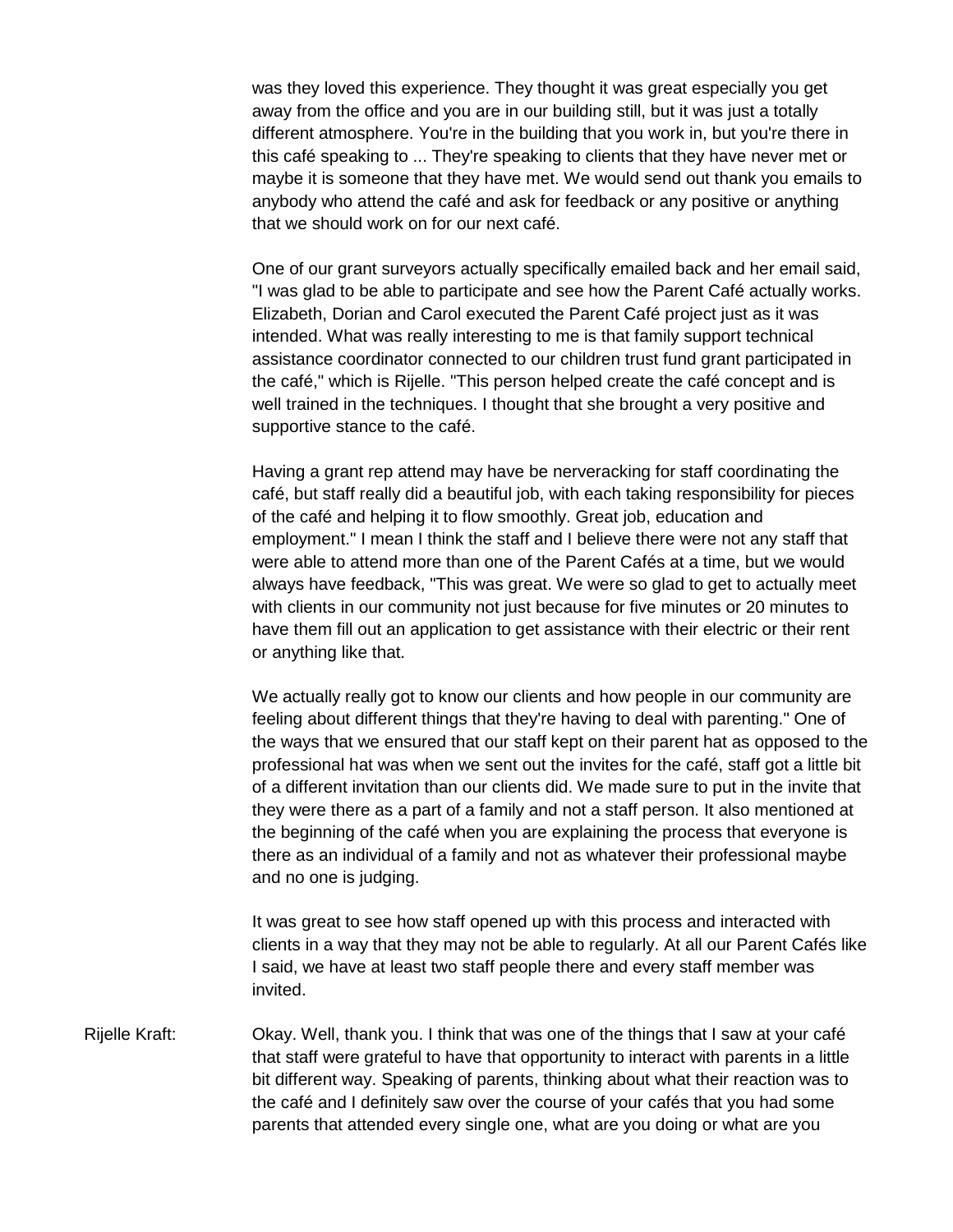thinking about to capitalize on that enthusiasm and keep parents coming to cafés? What do you think that'll look like?

Elizabeth Marsh: I mean it speaks about retention, how did we get these clients to come back, but honestly it was because they wanted to. It was because the café model worked and did what it was supposed to. I feel like it speaks for itself. It was just them coming and having that experience and wanting to come back. People truly felt as though they were part of something when they were there and there's a certain gentlemen specifically that I worked with in parenting who attended all three Parent Cafés and was so happy to see that he was not the only one going through the issues that he was and that everyone has been through similar situations as well.

> We tried to make everyone feel welcome when coming to the cafés and wanted them to leave with learning something that they did not know before. People may have been apprehensive at first to attend the cafés, but those people who were that attended more than one café realized that there was no reason to be. One way I would say that I have personally capitalized on the enthusiasm of our participants was one of my participants in particular is actually coming and speaking at the parenting course that I run. He is coming and talking about his café experience, as well as he's not doing café, but he's just letting people know his story and what he's been through so people know that they're not alone.

> It wasn't an easy journey for him to get to where he is now, but he is where he is. We want them to speak freely with their experience with the Parent Café and how it has helped them, as well as them speaking about their story and letting other parents know that they are not alone. Whenever I've asked parents to come and speak at a parenting class about these subjects, they're excited that they finally get to be the teacher for someone else.

- Rijelle Kraft: All right. Well, thank you, Elizabeth, for answering those questions. Now we did have a question come in. Elizabeth, I want to see what your answer is to this. Is there a best time of day for parents to attend? What have you found in terms of daytime versus after work, what do you think made sense for the parents in your program?
- Elizabeth Marsh: Okay. Specifically for our program, a lot of our clients we already here during the day. We would do it like around 10:00 in the morning and we also transported clients to the café if they needed that and our classroom is always running during the day. That was the easiest time for us. Late morning up until about lunch time the kids would then be in the classroom and the parents were coming. We did have some parents who weren't able to come due to working, but there would only be one or two of those. We are going to try and have those people come to the next step.
- Rijelle Kraft: Well, thank you so much, Elizabeth. I just wanted to open that question up to our other panel participants. Anyone else want to comment, Kari, Brooke, Katie, about time of day that seems to work best? You will have to unmute yourselves,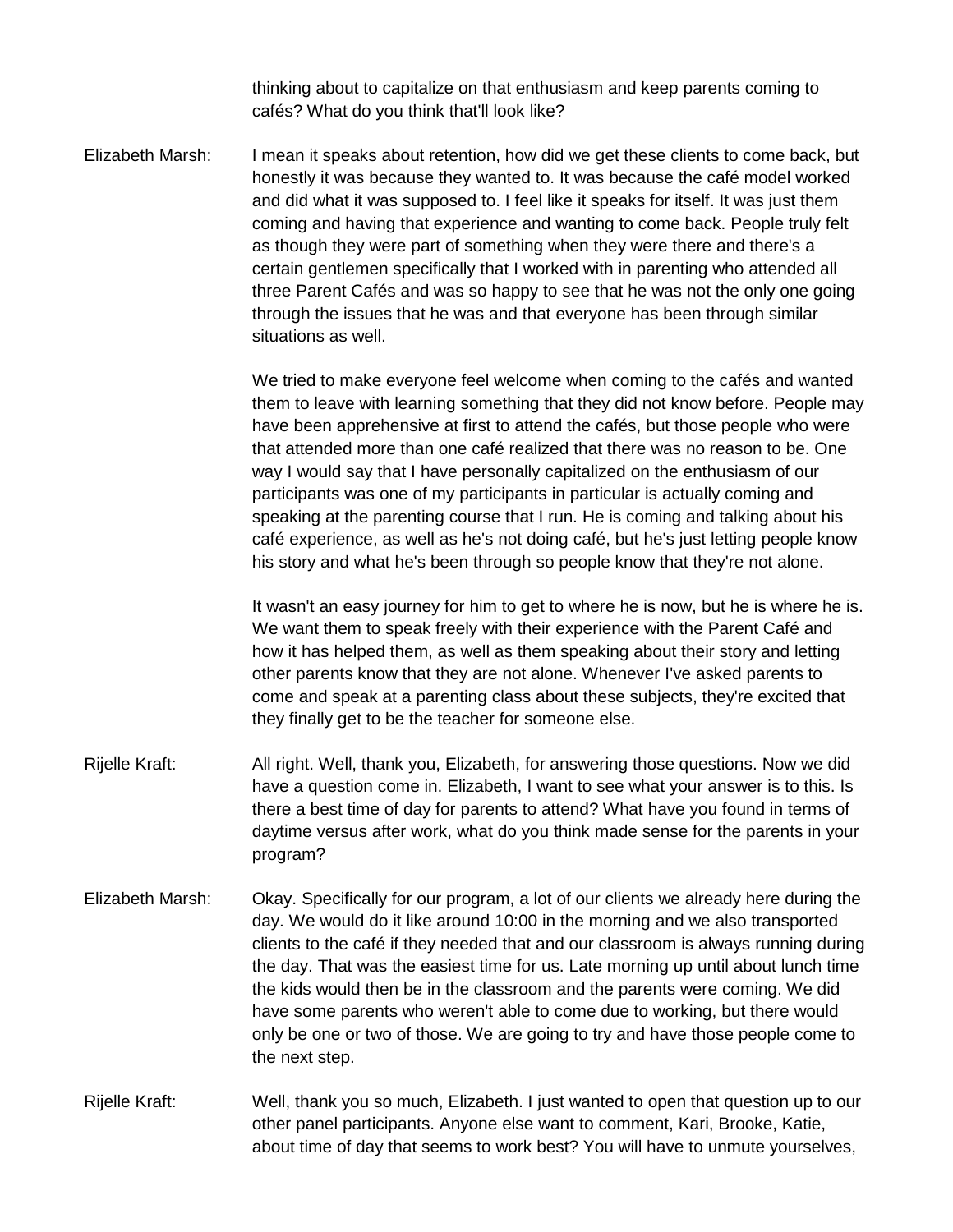but if anyone else wants to respond to that and thank you again, Elizabeth, for sharing your information from Union-Snyder.

Brooke Pennepac: This is Brooke.

Kari Copeland: Go ahead, Brooke.

Brooke Pennepac: We find that evenings have worked best for families. We do have a lot of working families that we work with throughout all of our programs. We do find that evening, sometimes we'll start like 5:30, sometimes 6:00. We do the evening event for them. We do provide transportation as well as long as it's not super far away. We do try to bring them in in vehicles, as well as people need that transportation piece.

Kari Copeland: This is Kari now. Can I go?

Rijelle Kraft: Yeah. Go ahead, Kari.

Kari Copeland: We have found as well, I agree with Brooke, that we definitely get a bigger turnout in the evening. Like our last series, we had six. Each month we had one in the morning and one in the evening. Three months long. Our morning ones was about 10:30 to 12:30 or 10:00 to 12:00. Typically, we pick that time in the morning because it's after parents drop their kids off from school, but like before lunch time when maybe they're non school aged kids might take a nap. In the evenings, we would start as well at around 5:30 to 7:30, which is ideal. At least we offer dinner as well. It's nice for parents to come with their kids, have dinner together so that they didn't have to plan it and then their kids go into childcare.

> They're only in childcare for about an hour then. We've had a lot of success with that. We do get a much bigger turnout in the evenings though.

- Tiedra Marshall: Thank you, Kari, for responding to that question. We're going to move on to the next presenter. Next up we have Katie Gullone. She's the program associate for the educational project for the Pittsburgh Association for the Education of Young Children. Katie, the mic is now yours. All right. We're going to forward to the next presenter until we can get Katie's sound up and running. We're going to move through to the next presenter and we'll come back to Katie.
- Rijelle Kraft: Brooke, we're going to move forward to you. We're just going to move forward to your slides. Brooke is from Snyder Union Mifflin Child Development. She has an associate's degree in human services from Harrisburg Area Community College and a bachelor's degree from Bellevue University in human and social services administration. She started at Snyder Union Mifflin Child Development as the Healthy Families America Program family and community resource specialist, but now she works as the enrollment and outreach manager. I'm going to advance the slides to where you are Brooke, but if you want to go ahead and start talking about how you brought Parent Cafés to your organization.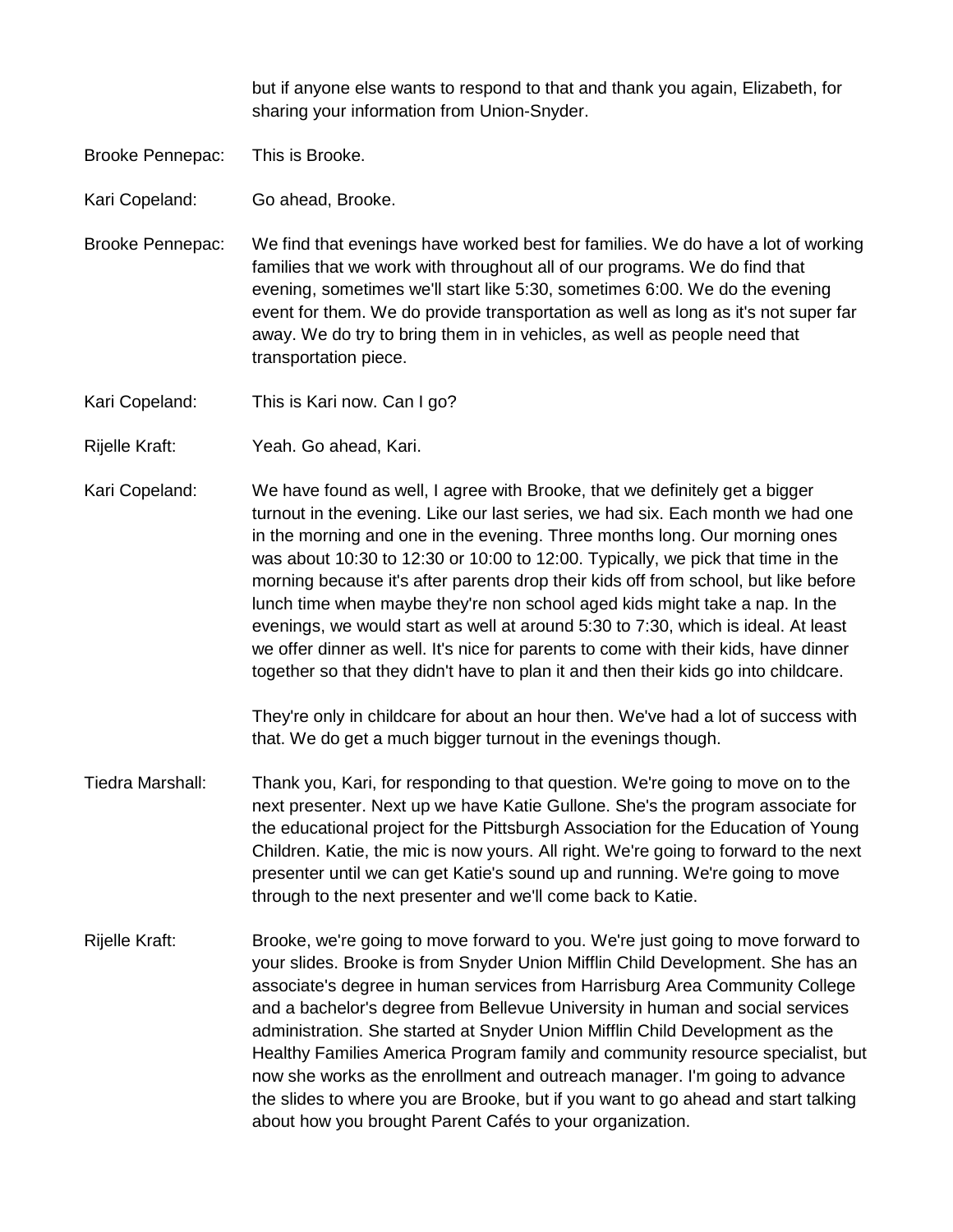Brooke Pennepac: Okay. I'm with the Heavy Families America Program. We went to a national conference for that in Florida I would say about four years ago. We have a day that we participated in a Parent Café down there. At that point we had decided we wanted to bring that back to Mifflin County. Our Healthy Families America Program for our agency is only in Mifflin County, so we kind of just starting with Mifflin County. We have not done any Parent Cafés that you had in Snyder or Union Counties, but that is in our future plans. At that point we had ordered the cards and then we found community partners. We actually partner with the Mifflin Juniata Human Services, which is located on our courthouse.

> There's a lady there that participates with us, as well as the Success By 6 program from the United Way, the Mifflin Juniata United Way. They participate with us. Our Children and Youth in Mifflin County is very supportive. They actually even provide some funds to help us with this. They are a participant that supports us and they also give out invitations to their families to attend this. We kind of brought it back to Mifflin County. We've had probably 10 to 12 Parent Cafés, somewhere around there. We just kind of tried to start running them off with that one day training that we had.

> Since we've had our Parent Café training with Rijelle, we have learned there are a few things we were doing that we needed to change such as we were writing the question to the card, one little fold out sheet that would go on the table, but actually the cards go on the table. There are some different things that we found that we were going to tweak for our next one, which will be held later this month. The training that we went through for the Parent Café was wonderful. The two days were great and I feel like we really got a lot out of it. It started within our agency. They were only three of us really working in the Parent Cafés, but we had 18 trained last month. I really look for this to take off more and I look forward to that.

> I know our parents very much enjoy the Parent Cafés that we have. There are some parents that haven't missed one of them. We have parents that look forward to being the table hosts. We've had some that are very small. We've had as small as four people come, but we've had as big as I want to say about 25 come to the Parent Café. We really try to get the invitation out into the community. We work with other childcare providers. We send out invitations to them as well for families to be able to come and participate in this. We also do provide childcare. We run a couple of childcare facilities across the counties.

> In Mifflin County, we have one called the Lewistown Children's Center and that is where we've been holding our Parent Cafés because we have the childcare rooms here. We have staff volunteer to do the childcare piece, but it's nice because we have an infant room, we have a toddler room, we have an older room as well and staff that are trained to be able to have the children there in the childcare while the parents are participating in the café. That's just some of the things that we found. A lot of our families need the childcare or else they aren't able to attend, so we decided that's something that we really needed to offer. The other one is we're very rural, so we do try to provide transportation.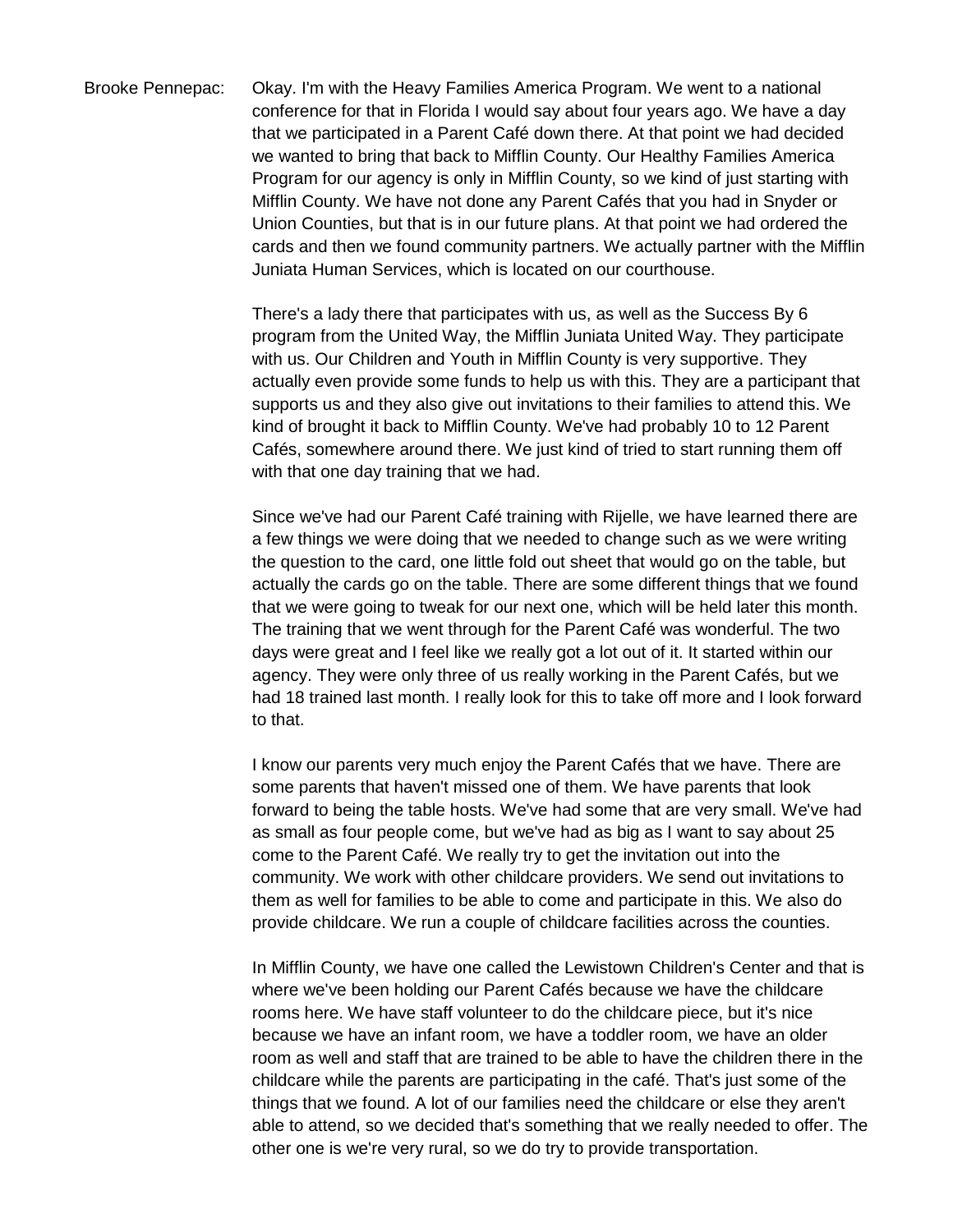We've had maybe one or two that we couldn't provide transportation and we found that the attendance was lower. We really found that that is something that we need to provide for this, so that we can have the families be able to get to the café to participate.

- Rijelle Kraft: All right. Well, thanks Brooke for that introduction. I know you've touched on several of these questions already in your introduction, but I know you mentioned in some of your responses to me that one of the reasons why Snyder Union Mifflin decided to have all the staff trained was to have everyone on the same page. I was wondering if you could talk about in case there are any other folks that are on the call that have a similar type of organization, can you talk a little bit about the teams kind of that are in different counties based on your organization?
- Brooke Pennepac: Our organization is pretty spread out. It sounds simple, Snyder Union Mifflin, but between Mifflin and our central office, which is in Mifflinburg, it's 50 minutes. You're thinking almost an hour to get out to our Lewisburg site. It's about an hour and 10 minutes. We have teams. We kind of have a team for Union County. We kind of have a team for Snyder County. They can work together. A lot of our services, Snyder and Union they join together to do events anyway. Mifflin County is kind of off a little bit from them because it is a little bit further out. Then there's a team in Mifflin County as well.

Like I said, we've only done this in Mifflin County so far, so it was nice to have the people in Snyder and Union to understand the Parent Café so that this can be moved in that direction as well because lots of the agency staff really would like to use this.

- Rijelle Kraft: Okay. Great. You did talk a bit about your institute experience. I want to skip to this third question about parent involvement. Josie, the parent that attended the institute, was just so excited about the Parent Café model and have been really involved and participating in a lot of your cafés prior. How do you think parent involvement might change since you participated in the institute? Do you see parent's roles changing at all?
- Brooke Pennepac: I do. One thing we do have because we have Early Head Start and Head Start, we have a policy council that is something that's set by the federal government. One of the goals Josie has is to take that to the Parent Café to the policy council because they're kind of like the voices for the other parents in the agency. That's one of her goals. She would like that to be taken there and for them to be able to participate as maybe table hosts, as well as get the word out to other families that they really need try to attend the Parent Cafés. She's a very good voice for the agency and I know that she has very high hopes for this.
- Rijelle Kraft: All right. Great. Well, I think we're going to go ahead and move on to Katie. I believe she's back on. I'll turn it over to Tiedra.

Tiedra Marshall: Katie, are you able to hear us?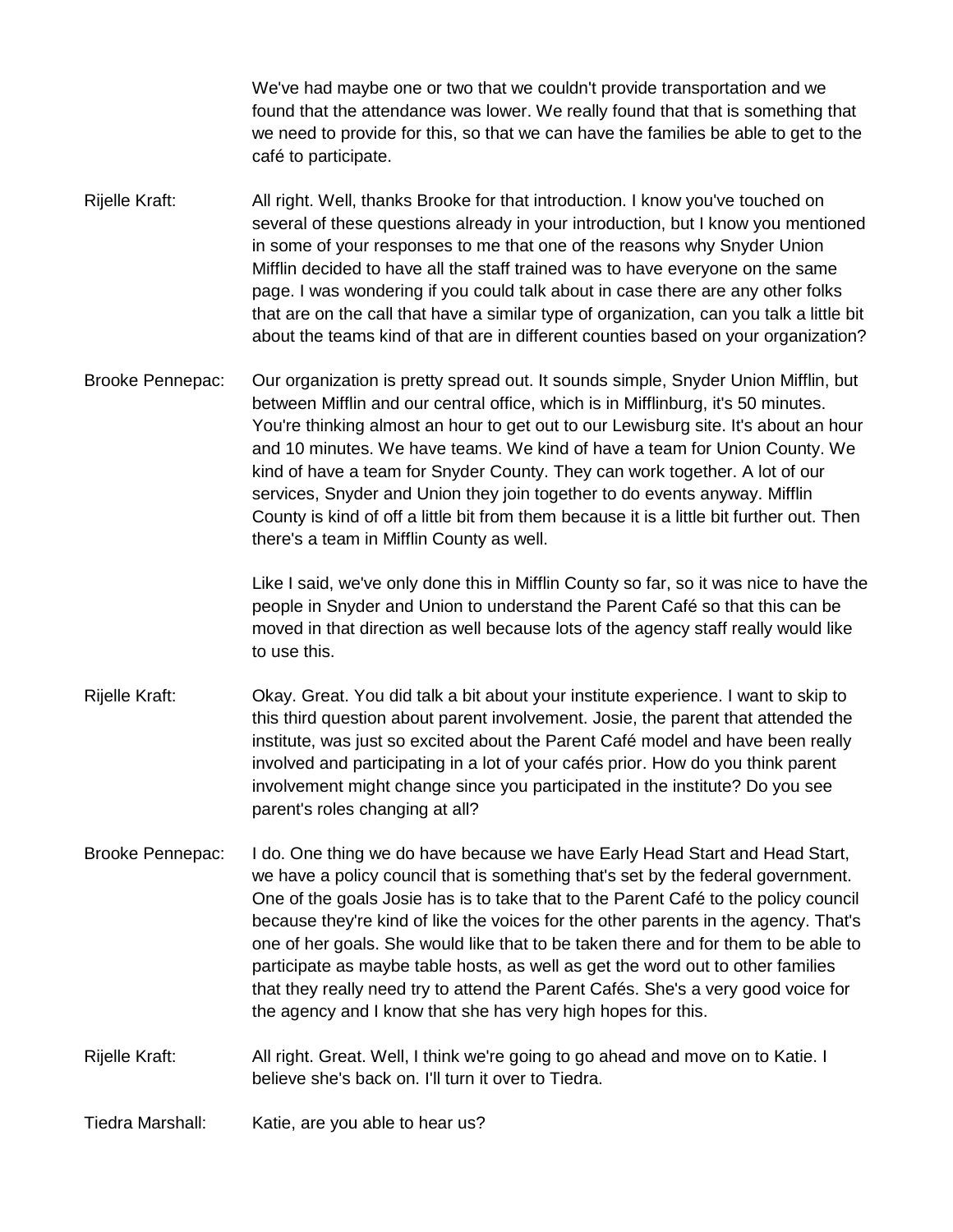## Katie Gullone: Yes. Hi, I'm here. Can you hear me?

Tiedra Marshall: There you go. Yes, we can hear you.

Katie Gullone: I apologize about that, but thank you so much. My name is Katie Gullone and I serve as the program associate for educational projects at PAEYC, which is the Pittsburgh Association for the Education of Young Children. We work to support high quality care and education for young children by providing advocacy, community resources, as well as professional growth opportunities for the needs and rights of children, their families, and individuals who interact with them. At PAEYC, we were asked to participate in the Be Strong Parent Café Institute last year in September of 2016 by Marjorie Anderson from the Office of Child Development and Early Learning. We at PAEYC are also Community Innovation Zone grantee.

> That was a piece of the ask for being a part of the Parent Café Strong Institute. Our leadership team at PAEYC consisted of me, a staff member, her name is Cynthia, and two parent leaders from the Homewood community. Our facilitator that we had at the institute when we went it was very ... She was very engaging, very inviting and she shared a lot of really valuable information to us to help set up and host a Parent Café. I enjoyed, I know our group all enjoyed that she was able to really connect with us about her personal experiences and information that was presented at the institute. As we've mentioned, it was a two day experience.

Our group was actually able to meet and engage with individuals across the state to share knowledge and ideas, which was really great because we got to meet people from all over the state that do similar work to what we do at PAEYC. In addition to the Café Institute, they actually had time built in where we could plan for upcoming Parent Café sessions, which was very valuable as well. I think one of the most meaningful and valuable pieces of experience at the institute that I wanted to share was that our group was able to actually be a part of a mock Parent Café and host one as well.

We have that experience of the power of a Parent Café session, while having the facilitator who was at the institute was also available to help answer questions and support with the transitions. When we left the Café Institute, our group felt really confident about planning and hosting our Parent Café experience because we're actually able to practice that mock session in a supportive environment. Actually one of our parents on the leadership team, her name is Danielle, and she had really taken charge of the planning and the preparation for the Parent Café.

Really know why PAEYC chose to participate and learn about hosting cafés was to provide opportunities to really enhance some of the programming that we're already doing for families in the Homewood community, which is located in the City of Pittsburgh. We really desired to create meaningful conversational experiences for adults in the community, as well as an open space for the adults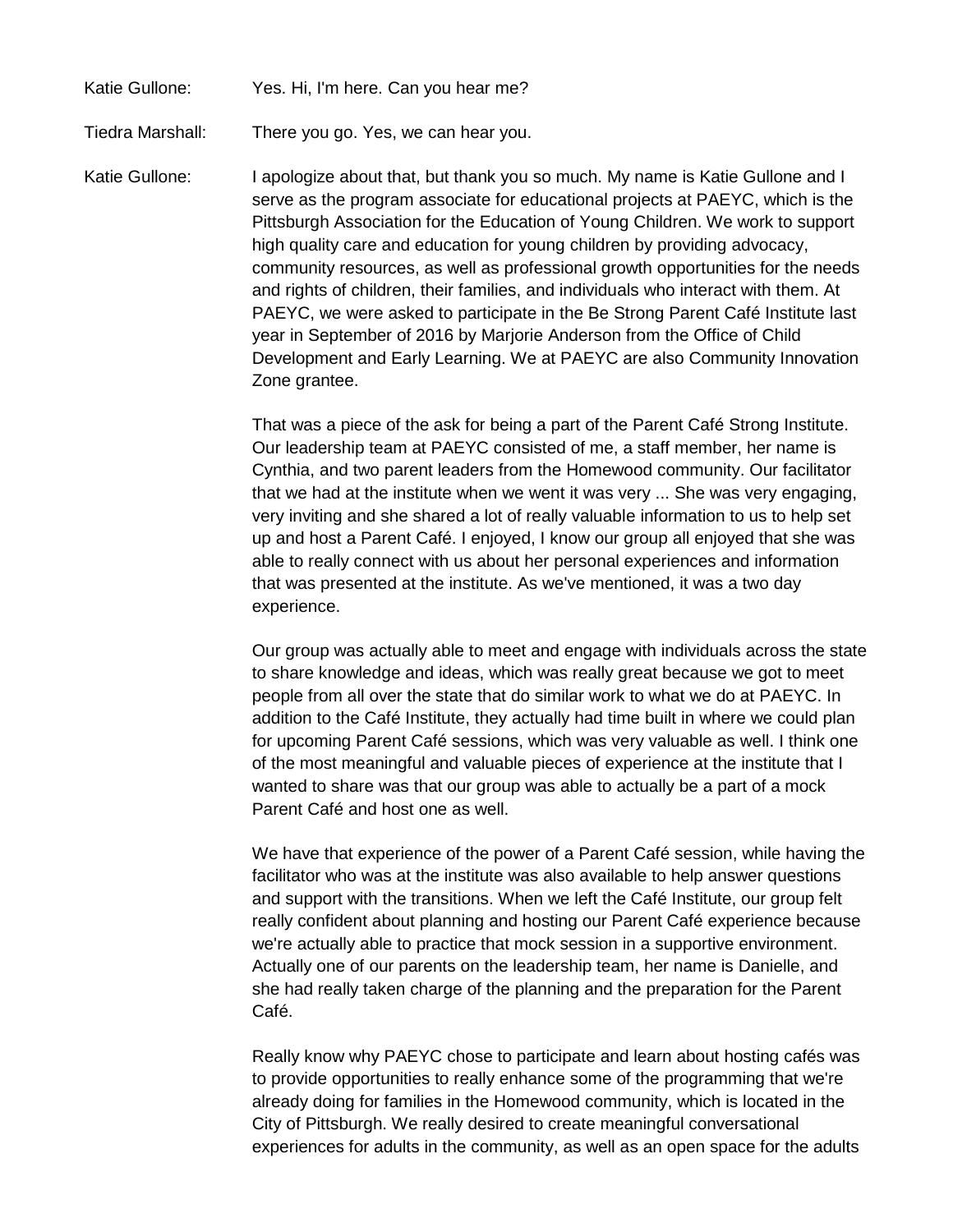and parents to really connect with one another in a supportive welcoming environment. We felt that this model really met that need. We also received a lot of positive feedback from the family members that did attend. As you can see in some of the photos that were captured during some of our Parent Cafés, and some of those feedback that we had received was this experience was ...

This was listed on our surveys, was that it was awesome. It was amazing, but it also was an opportunity. It was rewarding for them to have conversations with a diverse group of parents in their community. Actually one parent has stopped me as I was leaving and said that they realized that they weren't alone and that they really didn't necessarily been wanting to attend the Parent Café that night, but that they were so thankful that they did because it really opened their eyes to them.

- Tiedra Marshall: Thank you, Katie. You mentioned that you have parents who are currently highly engaged in your program. How did you build on the strength of their engagement to move the café implementation forward?
- Katie Gullone: Well, I think really at our organization we have already an established community space called the PAEYC Homewood Early Learning Hub. When we were planning the Parent Café sessions, we actually approached those families that were already attending current programming and invited them to attend the cafés. I feel that the relationships with families that have already been established at the hub. With our staff members at the hub, as well as the parent leaders on our leadership team I think really made that difference because some of our staff at ... I mean they are really connected, deeply rooted to the community.
- Tiedra Marshall: Thank you. Parents as you said are sharing a lot of their personal stories and staff are sharing stories. Through that process of sharing, there maybe some challenging information that may surface as a result of having that conversation. How do you prepare for that when families are sharing that information? How do you handle that?
- Katie Gullone: Well, one thing that we really wanted to be intentional about, which was actually the facilitator at the instituted recommended, was to have somebody in the room or somebody available during a Parent Café that could help support any parents that something might come up for them and they might need to talk to someone or just have somebody that would be certified in counseling or social work that they could approach and be prepared. We intentionally asked certain PAEYC staff that are also part of our Family Support Center to be a part of that event, so they could just be available.
- Tiedra Marshall: Thank you. I noticed in your pictures that you had a mixture of both male and female participants. How do you intentionally include fathers or father figures in your cafés?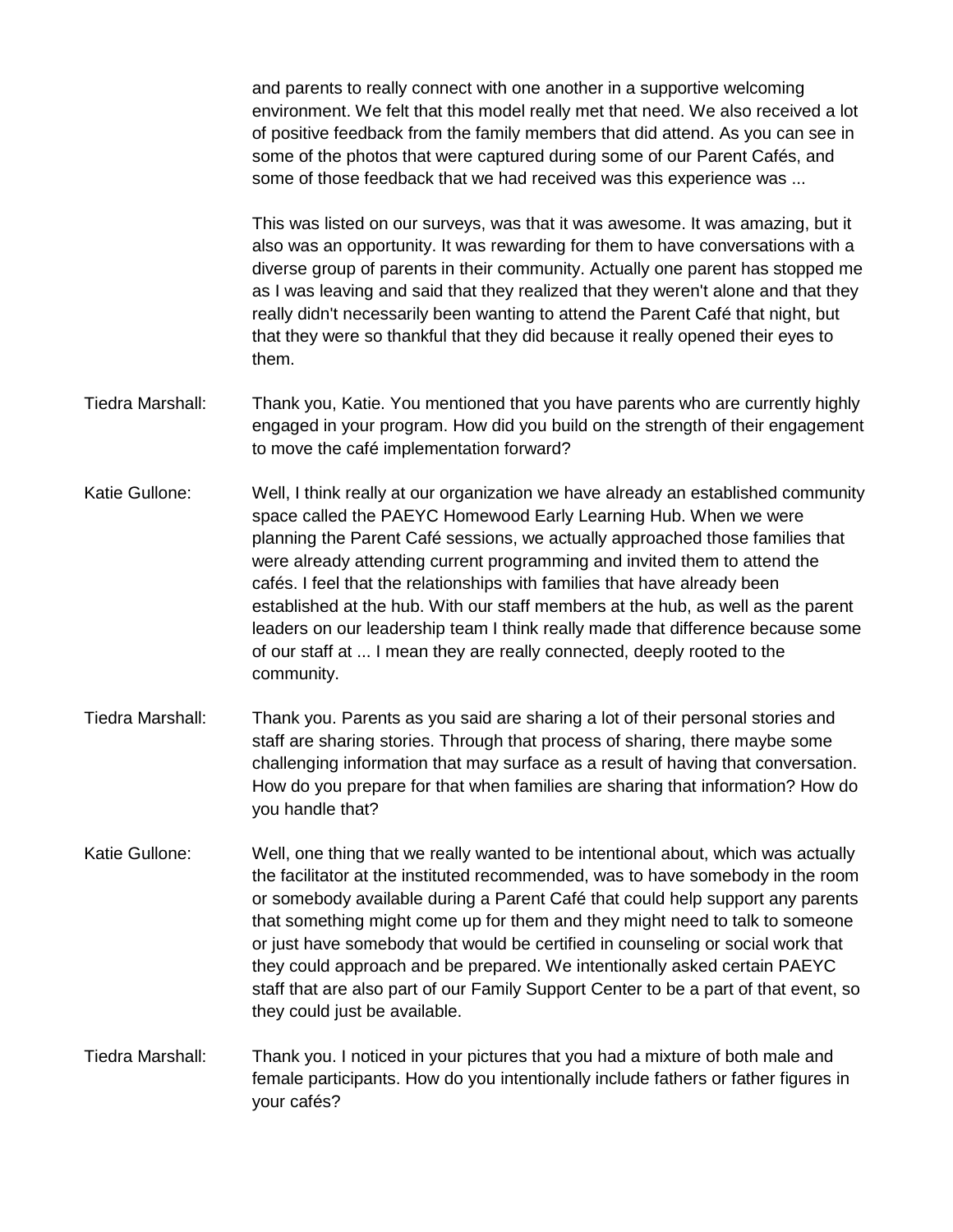- Katie Gullone: I will say that we actually had invited a father who is also a parent ambassador to be a part of our leadership team. He's a well-known father in the community. Since he already supports some other programming, we asked him to help participate and be on the leadership team. He was able to really support that implementation process. We were able to build on those experiences as well. Then when we did ask families to participate, we asked the whole family to come, and we knew that there would be families that would need childcare and support with children. We did offer that as well at our café.
- Tiedra Marshall: Thank you. For those of who may not know, there are additional cards that can be purchased if you wanted to have a café specifically for fathers. There are cards just for that purpose that focus on topics that are specific to fathers. It is also an option as well. Thank you, Katie, for sharing that information. There have been a few questions that have come through and I'm going to open it up to all of the presenters. One question being how often are you having your series of cafés? We're going to open up the mic for all presenters to share about the frequency of cafés.

Kari Copeland: I'll go first. Should I go?

Tiedra Marshall: Yup. Go, Kari.

- Kari Copeland: So far we have done a series in the fall and the spring. We try to do two a month. We were doing one in the morning and then one in the evening each month for three months long. This series actually though we're going to do four this fall. Again we'll do one in the morning and then one in the evening each month.
- Tiedra Marshall: How far apart are those cafés?
- Kari Copeland: Every other week typically. One in the beginning of the month and one in the end of the month.
- Tiedra Marshall: Brooke, did you want to chime in?

Brooke Pennepac: We do ours quarterly at this point, but we are considering doing them every other month. Having them a little bit more frequently happen.

Tiedra Marshall: Katie?

- Katie Gullone: We actually want to really partner to continue the Parent Cafés with our Family Support Center. We are in the process of that.
- Tiedra Marshall: Elizabeth, if you want to unmute yourself. There you go.

Elizabeth Marsh: We did ours on a monthly basis as well and in groups of three.

Tiedra Marshall: I don't see any other questions coming in, but if you have questions for anyone of the four panelists, now is the time to send those questions. As you send those questions and we are going to entertain one final question for all of our panelists,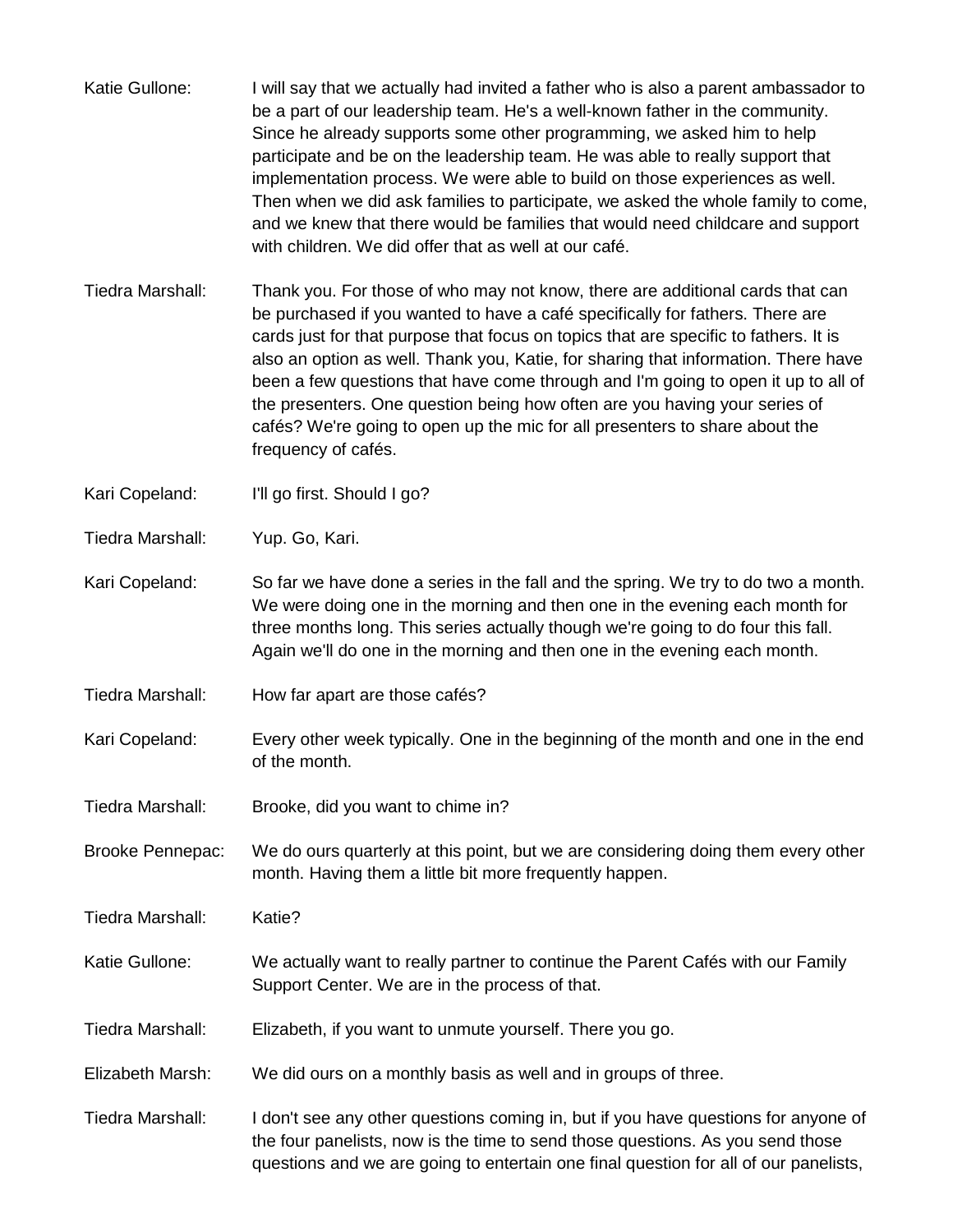and we're going to start with Kari to ask this question, what is one piece of advice that you would offer to an organization that is considering implementing the Be Strong Parent Café model?

Kari Copeland: I would really recommend having someone or have Tiedra or Rijelle really be a TA for you. I think that's been really helpful to have somebody walk alongside you and help you implement these steps and help you understand the importance of each step and try to really focus your café around a Protective Factor of the day. Something else that I would recommend is just really watching another program table host. I think it's pretty specific. It's just helpful to really watch somebody else do it and then try doing it and have somebody particularly doing it. I mean going to the training is very, very beneficial for that reason. I would also recommend assessing the clientele that you have that would be interested.

> We have the luxury of ... We're a little bit more of a somewhat urban town. We have a location where most of our families can walk to. I think that has been very beneficial for most of our families.

Tiedra Marshall: Thank you, Kari. Elizabeth, if you can unmute yourself, we would love to hear your response to that question as well.

Elizabeth Marsh: Okay. One piece of advice that I would give to any organization who's considering implementing the Be Strong Parent Café model would definitely be to go into it with an open mind. It may not be what you are expecting or what you have preconceive notions maybe and that's okay. It is a wonderful experience and amazing way to bring people in a community together and have people meet who may have never crossed paths before, but are now due to the Parent Café. Parent Cafés can make more of an impact than you realize on the clients and people that we are dealing with everyday and the café could be one positive thing that they look forward to coming once a month or however often they're coming.

Tiedra Marshall: Thank you. Katie, what's one piece of advice that you would offer?

Katie Gullone: I would suggest and recommend really I think being intentional about also taking time to plan the event. I know for us we had to think about creating a theme and a theme that would be meaningful to your specific community and how you're going to set the tone for the event because a lot of what we created for our themes was really relevant to a community need. I just think taking that time to be able to do that planning.

Tiedra Marshall: Thank you. Brooke, your response?

Brooke Pennepac: My suggestion would be like I said, we came back from Florida with a one day training. We took part in a Parent Café there, but we didn't really have the chance to plan one. I would suggest going through this two day training because you really get to be a part of it. You get to plan it. You get to see kind of every aspect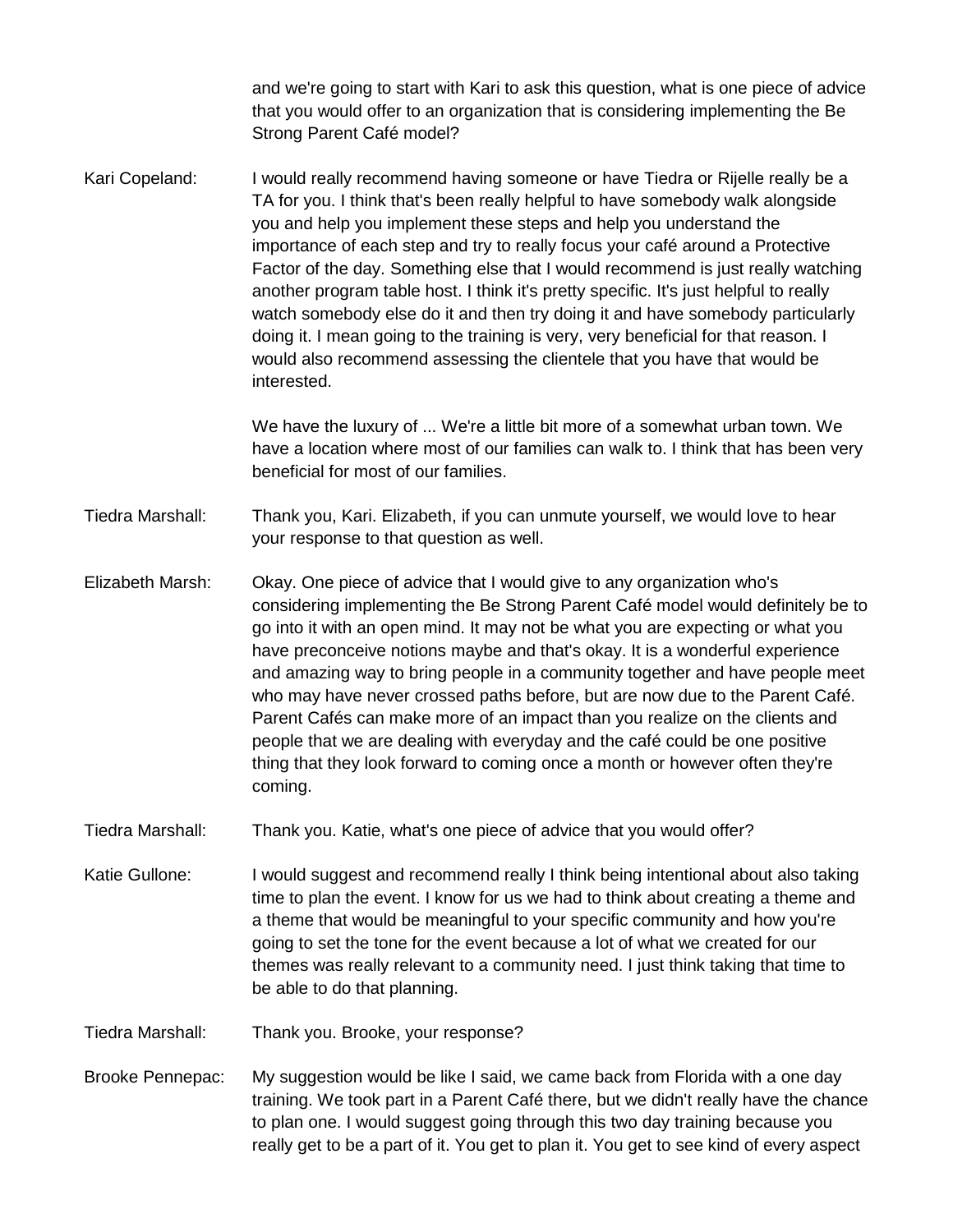of it. The two day training I think is a very good thing for agencies to do instead of just kind of getting cards and trying to go on your way with it. I really feel that it was very beneficial for our agency. Even though I explained it to other professionals within the agency what it was, people still didn't quite capture what it was until we went through the training.

I really think that that really helped people to understand that exactly the café truly is and what it is used for.

Tiedra Marshall: Thank you. There is a question that came in about childcare. I will leave it open to all of you. Kari, if you want to start again, please talk to us about how childcare was staffed and what type of activities were planned for children who were in childcare?

Kari Copeland: Okay. The location that we have is called Connections on High. It's a coffee shop, but it's also a church. It has a backroom that has a large space where we have the café. Then it does have three childcare classrooms. There's already a nursery, a toddler room and then a big kid room we just call it. It is nice that the babies room does have toys in it already. In the toddler room, there is a lot of toys. We try to have some like very simple maybe crafts on hand, some games. Then our older kids room, we have a couple different things in the community that we've tried to bring in. One's called art fusion and they bring in different crafts that they could do with the older kids. A little bit more difficult crafts for some of the much older kids.

> Sometimes we've had a movie and popcorn. We've had group games. I think there have been competition things back there for the older kids. When we have it in the morning, we only get kids that are under five years old usually. When we have it in the evening, one of the things we're running into, sometimes families bring their high schoolers. We are in the process of trying to have like a youth room and try to come up with some activities and stuff. If anybody has any recommendations for that too, that would be wonderful. As far as staffing those rooms, we've done it a little bit differently throughout different cafés. We used to try to find paid childcare staff.

> Now we're trying to move into having one paid adult childcare staff with all their clearances and everything and then we actually have partnered a little bit with like the community college and the local high school in their child development programs and having some of their students come as part of their class, getting credit by coming to help volunteer, but there's always a paid person with clearances in each room. It doesn't have to be those students to be like the other two people in the room, but we're trying to find volunteers to go along with the one paid childcare staff in each room.

Tiedra Marshall: Thank you. Any other thoughts about how to staff childcare? Elizabeth, you can go, and then Brooke, we'll hear from you.

Elizabeth Marsh: Okay. Thank you. Sorry.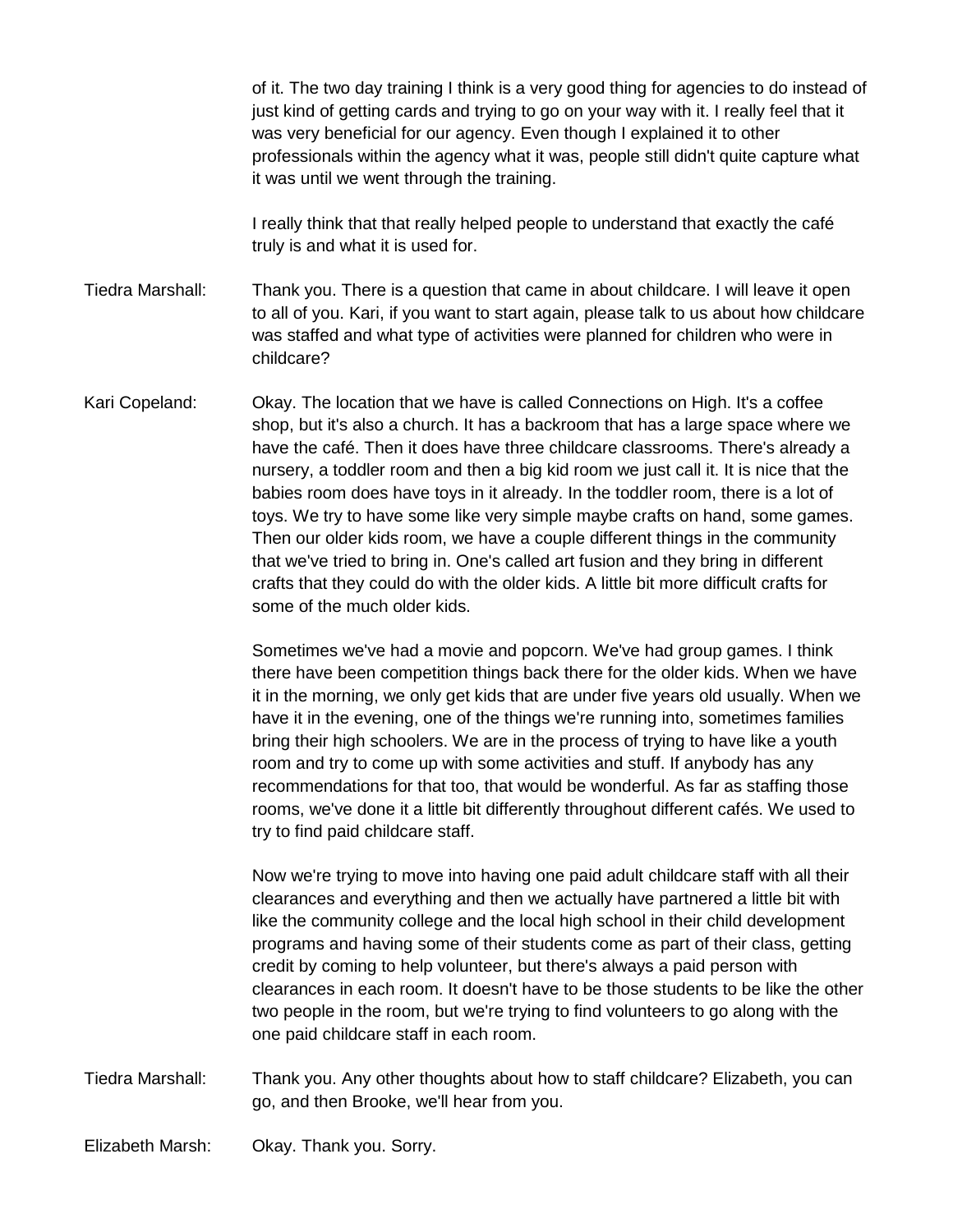Tiedra Marshall: No problem.

Elizabeth Marsh: For us I'm actually the early childhood education coordinator, so we have a classroom here that is pretty big. We have a side that's more for the toddlers and then a side that is more for the infants. We only will take children that are five and under. This is just in our daily classrooms. Sometimes we will have a kid in the summer when their parents are coming for their GED courses or anything like that that is a little bit older, but we will never have kids that are over eight years old. Our cafés were always held during the day and I was in the cafés. We would not have GED class that day. Our GED instructor would actually be the person who was in the classroom with the children. Sometimes we didn't even actually have children that came, but sometimes we did.

> Tiffany would then be in that classroom with them. Everyone at our agency has all of their clearances. We would be able to utilize anyone as far as who could come in the classroom.

Tiedra Marshall: Okay. Brooke?

- Brooke Pennepac: We utilize staff. All of our staff have clearances. When we started the Parent Cafés, we started with our home visitors being the childcare providers because they know the children that were coming in typically. Now we've kind of moved a little bit away from that and we have opened it up to kind of the agency for people to volunteer. I mean we can pay them, but we get volunteers of who wants to do those and then we have payment that we give to them for it. We do have our childcare sites. We do have infant, toddler, preschool rooms. We've never had anybody come with a child over about the age of 10. I think that's the oldest we've had come in, but we always have activities and things for them to do.
- Tiedra Marshall: Can anyone give one specific example of an activity? We had a question about particular activities. I heard one of you mention that they were relative to the Protective Factors. You have an example of that? If not, there are two resources that are available to everyone. I put one resource in the chat box. It's whatmakesyourfamilystrong.org. That's where you can find posters, as well as other ideas. Another tool that many people use is Pinterest, P-I-N-T-E-R-E-S-T. If you just do a search for Protective Factors or Parent Café, there are a lot of pages that have ideas that you can pull from as well. I don't see any additional questions that are coming through.

We're going to say thank you to all of our presenters for all the wealth of information and knowledge that they've shared with us. Thank you all for submitting your questions and being a part of our presentation. For more information, if you want to learn about how to conduct the Be Strong Parent Café model, please send all inquiries to the email that is on your screen and someone will respond to you and talk through the process to see how we can best serve your needs. As we close out our webinar, again thank you all for joining us today. The archive session will be at the PATNCTF websites within the week.